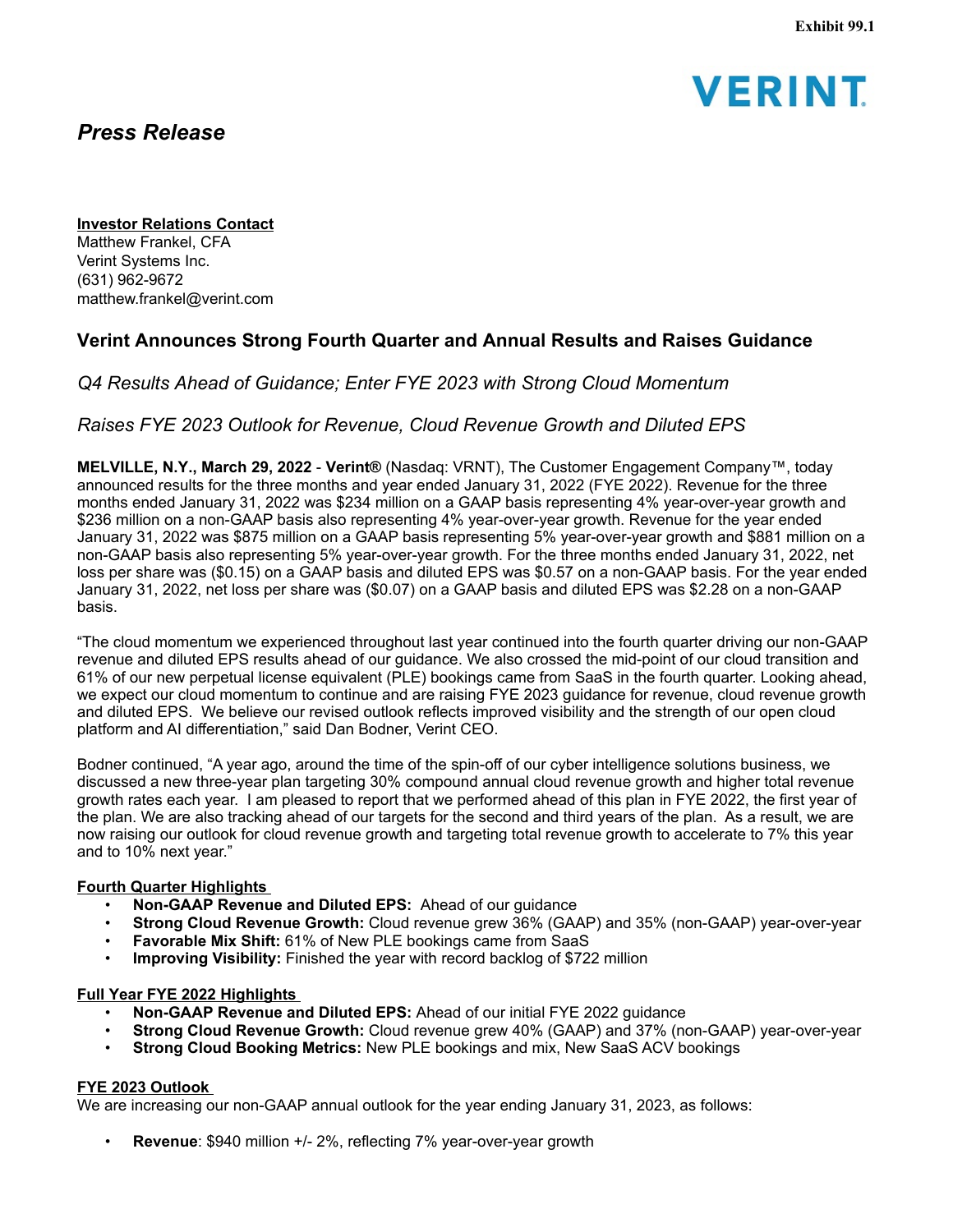- **Cloud Revenue Growth:** 30% to 32% year-over-year
- **Diluted EPS:** \$2.50 at the midpoint of our revenue guidance, reflecting 10% year-year-year growth

Our non-GAAP outlook for the three months ending April 30, 2022 and year ending January 31, 2023 excludes the following GAAP measures which we are able to quantify with reasonable certainty:

• Amortization of intangible assets of approximately \$11 million and \$41 million, for the three months ending April 30, 2022 and year ending January 31, 2023, respectively.

Our non-GAAP outlook for the three months ending April 30, 2022 and year ending January 31, 2023 excludes the following GAAP measures for which we are able to provide a range of probable significance:

- Revenue adjustments are expected to be between approximately \$1 million and \$3 million, and \$2 million and \$4 million, for the three months ending April 30, 2022 and year ending January 31, 2023, respectively.
- Stock-based compensation expenses are expected to be between approximately \$17 million and \$19 million, and \$68 million and \$74 million, for the three months ending April 30, 2022 and year ending January 31, 2023, respectively, assuming market prices for our common stock approximately consistent with current levels.
- Costs associated with modifying our workplace in response to the spin-off and COVID-19 work environment, including assumed lease terminations and abandonments, IT infrastructure costs, and other charges are expected to be between approximately \$7 million and \$9 million, and \$20 million and \$25 million, for the three months ending April 30, 2022 and year ending January 31, 2023, respectively.

Our non-GAAP FYE 2024 targets exclude any GAAP revenue adjustments.

Our non-GAAP guidance and targets do not include the potential impact of any in-process business acquisitions that may close after the date hereof, and, unless otherwise specified, reflects foreign currency exchange rates approximately consistent with current rates.

We are unable, without unreasonable efforts, to provide a reconciliation for other GAAP measures which are excluded from our non-GAAP outlook and targets, including the impact of future business acquisitions or acquisition expenses, future restructuring expenses, and non-GAAP income tax adjustments due to the level of unpredictability and uncertainty associated with these items. For these same reasons, we are unable to assess the probable significance of these excluded items. While historical results may not be indicative of future results, actual amounts for the three months and years ended January 31, 2022 and 2021 for the GAAP measures excluded from our non-GAAP outlook appear in Tables 2, 3 and 4 of this press release.

## **Conference Call Information**

We will conduct a conference call today at 4:30 p.m. ET to discuss our results for the three months and year ended January 31, 2022, outlook, and long-term targets. An online, real-time webcast of the conference call and webcast slides will be available on our website at www.verint.com. The webcast slides will be available on our website until at least April 30, 2022. The conference call can also be accessed live via telephone at 1-844-309-0615 (United States and Canada) and 1-661-378-9462 (international) and the passcode is 5081548. Please dial in 5-10 minutes prior to the scheduled start time.

## **About Non-GAAP Financial Measures**

This press release and the accompanying tables include non-GAAP financial measures. For a description of these non-GAAP financial measures, including the reasons management uses each measure, and reconciliations of non-GAAP financial measures presented for completed periods to the most directly comparable financial measures prepared in accordance with GAAP, please see the tables below as well as "Supplemental Information About Non-GAAP Financial Measures and Operating Metrics" at the end of this press release.

## **About Verint Systems Inc.**

Verint $^{\circledR}$  (Nasdaq: VRNT) helps the world's most iconic brands – including over 85 of the Fortune 100 companies – build enduring customer relationships by connecting work, data, and experiences across the enterprise. The Verint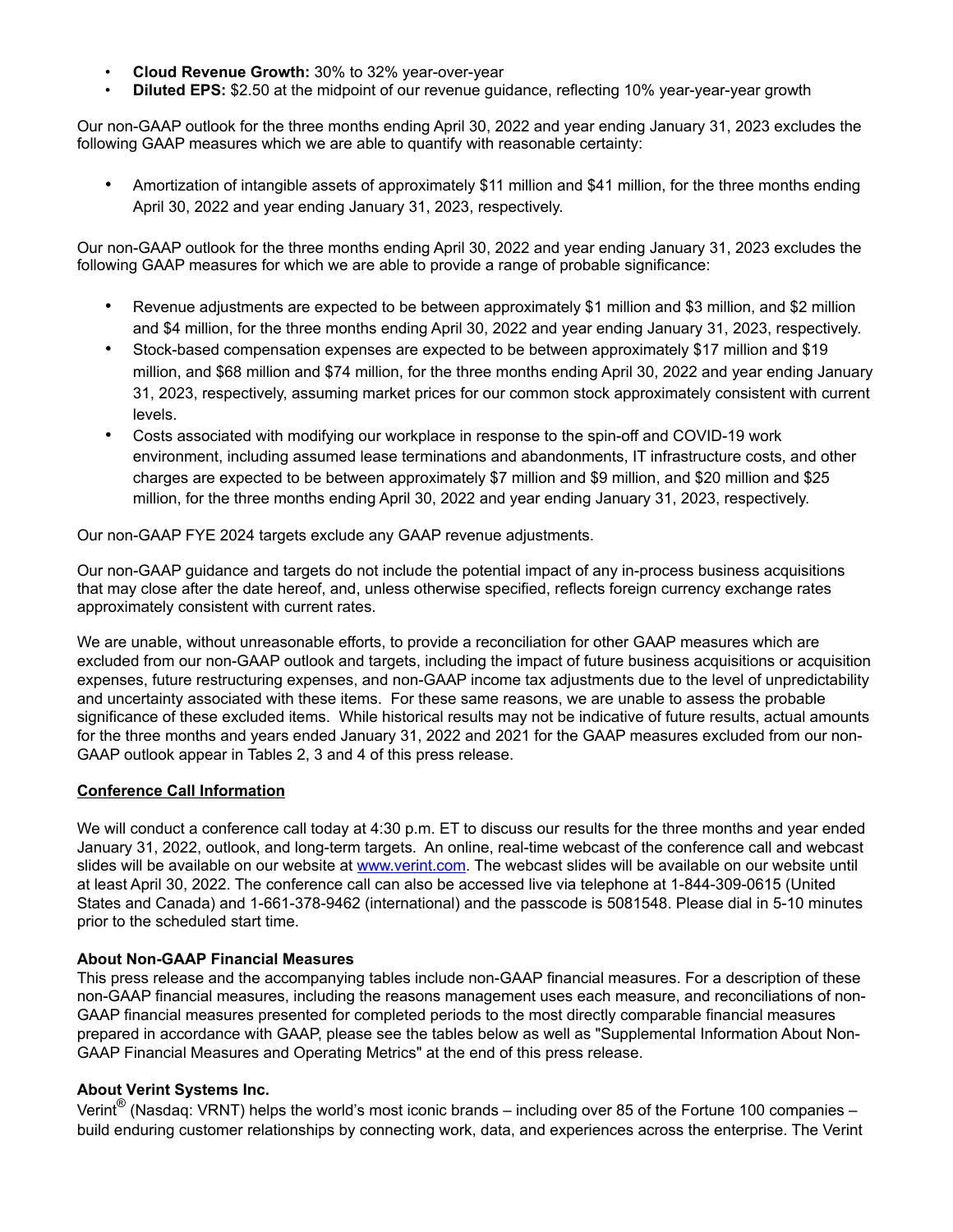Customer Engagement portfolio draws on the latest advancements in AI and analytics, an open cloud architecture, and The Science of Customer Engagement™ to help customers close The Engagement Capacity Gap™.

Verint. The Customer Engagement Company™. Learn more at Verint.com.

### **Cautions About Forward-Looking Statements**

This press release contains forward-looking statements, including statements regarding expectations, predictions, views, opportunities, plans, strategies, beliefs, and statements of similar effect relating to Verint Systems Inc. These forward-looking statements are not guarantees of future performance and they are based on management's expectations that involve a number of known and unknown risks, uncertainties, assumptions, and other important factors, any of which could cause our actual results or conditions to differ materially from those expressed in or implied by the forward-looking statements. Some of the factors that could cause our actual results or conditions to differ materially from current expectations include, among others: uncertainties regarding the impact of changes in macroeconomic and/or global conditions, including as a result of slowdowns, recessions, inflation, economic instability, political unrest, armed conflicts (such as the March 2022 Russian invasion of Ukraine), natural disasters, climate change or other environmental issues, or outbreaks of disease, such as the COVID-19 pandemic, as well as the resulting impact on information technology spending by enterprises or government customers, on our business; risks that our customers delay, cancel, or refrain from placing orders, refrain from renewing subscriptions or service contracts, or are unable to honor contractual commitments or payment obligations due to liquidity issues or other challenges in their budgets and business; risks that restrictions resulting from the COVID-19 pandemic or actions taken in response to the pandemic adversely impact our operations or our ability to fulfill orders, complete implementations, or recognize revenue; risks associated with our ability to keep pace with technological advances and challenges and evolving industry standards; to adapt to changing market potential from area to area within our markets; and to successfully develop, launch, and drive demand for new, innovative, high-quality products that meet or exceed customer challenges and needs, while simultaneously preserving our legacy businesses and migrating away from areas of commoditization; risks due to aggressive competition in all of our markets and our ability to keep pace with competitors, some of whom have greater resources than us, including in areas such as sales and marketing, branding, technological innovation and development, recruiting and retention, and growth; risks associated with our ability to properly execute on our cloud transition, including increased importance of subscription renewal rates, and risk of increased variability in our period-to-period results based on the mix, terms, and timing of our transactions; risks relating to our ability to properly execute on growth or strategic initiatives, manage investments in our business and operations, and enhance our existing operations and infrastructure, including the proper prioritization and allocation of limited financial and other resources; risks associated with our ability or costs to retain, recruit , and train qualified personnel in regions in which we operate either physically or remotely, including in new markets and growth areas we may enter, due to competition for talent, increasing labor costs, applicable regulatory requirements such as vaccination mandates, or otherwise; risks that we may be unable to maintain, expand, and enable our relationships with partners as part of our growth strategy; risks associated with our reliance on cloud hosting providers and other third-party suppliers, partners, or original equipment manufacturers ("OEMs") for certain services, products, or components, including companies that may compete with us or work with our competitors; risks associated with our significant international operations, exposure to regions subject to political or economic instability, fluctuations in foreign exchange rates, and challenges associated with a significant portion of our cash being held overseas; risks associated with a significant part of our business coming from government contracts and associated procurement processes; risks associated with our ability to identify suitable targets for acquisition or investment or successfully compete for, consummate, and implement mergers and acquisitions, including risks associated with valuations, legacy liabilities, reputational considerations, capital constraints, costs and expenses, maintaining profitability levels, expansion into new areas, management distractions, post-acquisition integration activities, and potential asset impairments; risks associated with complex and changing domestic and foreign regulatory environments, including, among others, with respect to data privacy and protection, government contracts, anti-corruption, trade compliance, environmental, social and governance matters, tax, and labor matters, relating to our own operations, the products and services we offer, and/or the use of our solutions by our customers; risks associated with the mishandling or perceived mishandling of sensitive or confidential information and data, including personally identifiable information or other information that may belong to our customers or other third parties, including in connection with our SaaS or other hosted or managed services offerings or when we are asked to perform service or support; risks that our solutions or services, or those of thirdparty suppliers, partners, or OEMs which we use in or with our offerings or otherwise rely on, including third-party hosting platforms, may contain defects, develop operational problems, or be vulnerable to cyber-attacks; risk of security vulnerabilities or lapses, including cyber-attacks, information technology system breaches, failures, or disruptions; risks that our intellectual property rights may not be adequate to protect our business or assets or that others may make claims on our intellectual property, claim infringement on their intellectual property rights, or claim a violation of their license rights, including relative to free or open source components we may use; risks associated with significant leverage resulting from our current debt position or our ability to incur additional debt, including with respect to liquidity considerations, covenant limitations and compliance, fluctuations in interest rates, dilution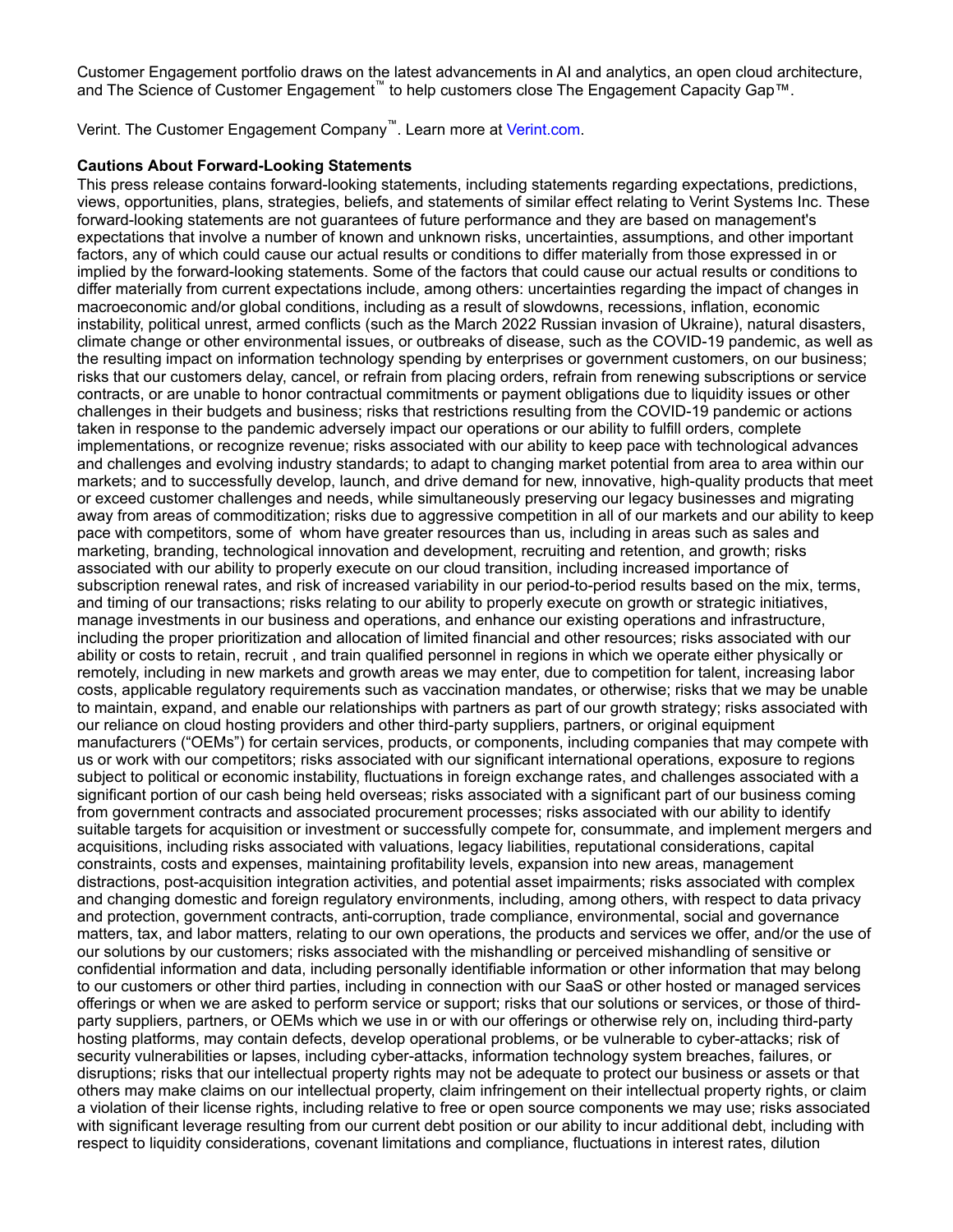considerations (with respect to our convertible notes), and our ability to maintain our credit ratings; risks that we may experience liquidity or working capital issues and related risks that financing sources may be unavailable to us on reasonable terms or at all; risks arising as a result of contingent or other obligations or liabilities assumed in our acquisition of our former parent company, Comverse Technology, Inc. ("CTI"), or associated with formerly being consolidated with, and part of a consolidated tax group with, CTI, or as a result of the successor to CTI's business operations, Mavenir, Inc., being unwilling or unable to provide us with certain indemnities to which we are entitled; risks associated with changing accounting principles or standards, tax laws and regulations, tax rates, and the continuing availability of expected tax benefits; risks relating to the adequacy of our existing infrastructure, systems, processes, policies, procedures, internal controls, and personnel, and our ability to successfully implement and maintain enhancements to the foregoing, for our current and future operations and reporting needs, including related risks of financial statement omissions, misstatements, restatements, or filing delays; risks associated with market volatility in the prices of our common stock and convertible notes based on our performance, third-party publications or speculation, or other factors and risks associated with actions of activist stockholders; risks associated with Apax Partners' significant ownership position and potential that its interests will not be aligned with those of our common stockholders; and risks associated with the 2021 spin-off of our Cyber Intelligence Solutions business, including the possibility that the spin-off transaction does not achieve the benefits anticipated, does not qualify as a tax-free transaction, or exposes us to unexpected claims or liabilities. We assume no obligation to revise or update any forward-looking statement, except as otherwise required by law. For a detailed discussion of these risk factors, see our Annual Report on Form 10-K for the fiscal year ended January 31, 2022, when filed, and other filings we make with the SEC.

VERINT, VERINT DA VINCI, THE CUSTOMER ENGAGEMENT COMPANY, BOUNDLESS CUSTOMER ENGAGEMENT, THE ENGAGEMENT CAPACITY GAP and THE SCIENCE OF CUSTOMER ENGAGEMENT are trademarks of Verint Systems Inc. or its subsidiaries. Verint and other parties may also have trademark rights in other terms used herein.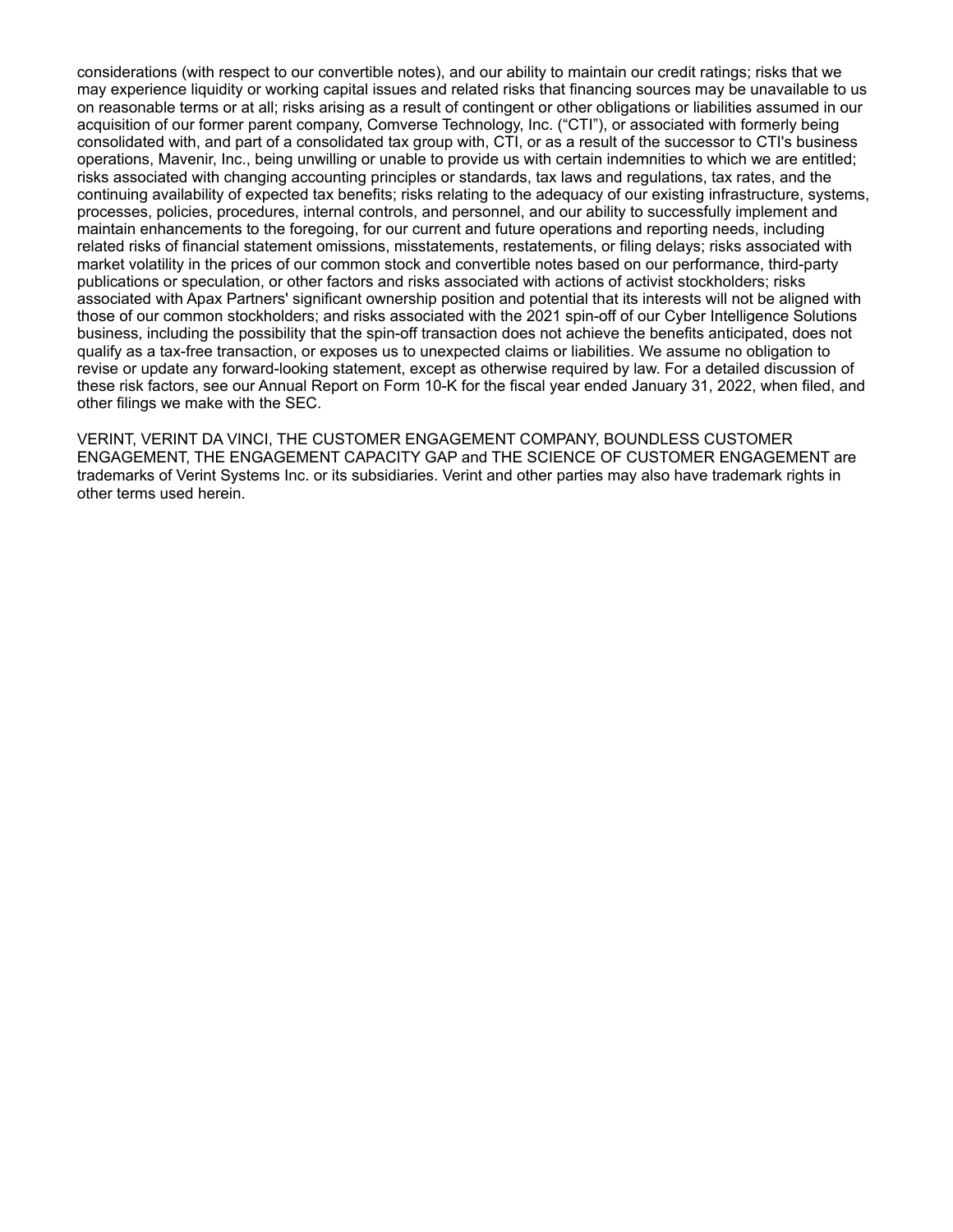#### **Table 1 VERINT SYSTEMS INC. AND SUBSIDIARIES Condensed Consolidated Statements of Operations (Unaudited)**

|                                                                                              | <b>Three Months Ended</b><br>January 31, |              |    |                |    | <b>Year Ended</b><br>January 31, |               |           |
|----------------------------------------------------------------------------------------------|------------------------------------------|--------------|----|----------------|----|----------------------------------|---------------|-----------|
| (in thousands, except per share data)                                                        |                                          | 2022         |    | 2021           |    | 2022                             |               | 2021      |
| <b>Revenue:</b>                                                                              |                                          |              |    |                |    |                                  |               |           |
| Recurring                                                                                    | \$                                       | 173,687      | \$ | 157,054        | \$ | 633,129                          | <sup>\$</sup> | 575,624   |
| Nonrecurring                                                                                 |                                          | 60,481       |    | 68,026         |    | 241,380                          |               | 254,623   |
| <b>Total revenue</b>                                                                         |                                          | 234,168      |    | 225,080        |    | 874,509                          |               | 830,247   |
| <b>Cost of revenue:</b>                                                                      |                                          |              |    |                |    |                                  |               |           |
| Recurring                                                                                    |                                          | 44,046       |    | 35,792         |    | 156,569                          |               | 139,044   |
| Nonrecurring                                                                                 |                                          | 33,317       |    | 34,710         |    | 124,226                          |               | 130,545   |
| Amortization of acquired technology                                                          |                                          | 4,218        |    | 5,373          |    | 17,777                           |               | 17,962    |
| <b>Total cost of revenue</b>                                                                 |                                          | 81,581       |    | 75,875         |    | 298,572                          |               | 287,551   |
| <b>Gross profit</b>                                                                          |                                          | 152,587      |    | 149,205        |    | 575,937                          |               | 542,696   |
| <b>Operating expenses:</b>                                                                   |                                          |              |    |                |    |                                  |               |           |
| Research and development, net                                                                |                                          | 31,322       |    | 32,299         |    | 123,291                          |               | 128,152   |
| Selling, general and administrative                                                          |                                          | 108,008      |    | 92,612         |    | 376,808                          |               | 327,345   |
| Amortization of other acquired intangible assets                                             |                                          | 7,061        |    | 6,461          |    | 28,995                           |               | 29,777    |
| <b>Total operating expenses</b>                                                              |                                          | 146,391      |    | 131,372        |    | 529,094                          |               | 485,274   |
| <b>Operating income</b>                                                                      |                                          | 6,196        |    | 17,833         |    | 46,843                           |               | 57,422    |
| Other income (expense), net:                                                                 |                                          |              |    |                |    |                                  |               |           |
| Interest income                                                                              |                                          | 86           |    | 244            |    | 233                              |               | 1,461     |
| Interest expense                                                                             |                                          | (1,605)      |    | (9,273)        |    | (10, 325)                        |               | (39, 803) |
| Losses on early retirements of debt                                                          |                                          |              |    |                |    | (2, 474)                         |               | (143)     |
| Other income (expense), net                                                                  |                                          | 1,438        |    | (34,355)       |    | 5,227                            |               | (60, 601) |
| Total other expense, net                                                                     |                                          | (81)         |    | (43, 384)      |    | (7, 339)                         |               | (99,086)  |
| Income (loss) from continuing operations before provision for                                |                                          |              |    |                |    |                                  |               |           |
| (benefit from) income taxes                                                                  |                                          | 6,115        |    | (25, 551)      |    | 39,504                           |               | (41,664)  |
| Provision for (benefit from) income taxes                                                    |                                          | 10,375       |    | (2,839)        |    | 23,853                           |               | 6,937     |
| Net (loss) income from continuing operations                                                 |                                          | (4,260)      |    | (22, 712)      |    | 15,651                           |               | (48,601)  |
| Net income from discontinued operations                                                      |                                          |              |    | 4,166          |    |                                  |               | 48,494    |
| Net (loss) income                                                                            |                                          | (4,260)      |    | (18, 546)      |    | 15,651                           |               | (107)     |
| Net income from continuing operations attributable to noncontrolling<br>interests            |                                          | 363          |    | 177            |    | 1,238                            |               | 1,053     |
| Net income from discontinued operations attributable to<br>noncontrolling interests          |                                          |              |    | 1,199          |    |                                  |               | 6,107     |
| Net (loss) income attributable to Verint Systems Inc.                                        |                                          | (4,623)      |    | (19, 922)      |    | 14,413                           |               | (7, 267)  |
| Dividends on preferred stock                                                                 |                                          | (5,200)      |    | (2,514)        |    | (18, 922)                        |               | (7,656)   |
| Net loss attributable to Verint Systems Inc. common shares                                   | -S                                       | $(9,823)$ \$ |    | $(22, 436)$ \$ |    | $(4,509)$ \$                     |               | (14, 923) |
| Net (loss) income attributable to Verint Systems Inc. common<br>shares:                      |                                          |              |    |                |    |                                  |               |           |
| Net loss from continuing operations attributable to Verint Systems<br>Inc. common shares     | \$                                       | $(9,823)$ \$ |    | $(25,403)$ \$  |    | $(4,509)$ \$                     |               | (57,310)  |
| Net income from discontinued operations attributable to Verint<br>Systems Inc. common shares | \$                                       |              | \$ | $2,967$ \$     |    |                                  | \$            | 42,387    |
|                                                                                              |                                          |              |    |                |    |                                  |               |           |
| Basic net (loss) income per common share attributable to Verint<br><b>Systems Inc.:</b>      |                                          |              |    |                |    |                                  |               |           |
| Continuing operations                                                                        | \$                                       | $(0.15)$ \$  |    | $(0.39)$ \$    |    | $(0.07)$ \$                      |               | (0.88)    |
| Discontinued operations                                                                      |                                          |              |    | 0.05           |    |                                  |               | 0.65      |
| Total basic net loss per common share attributable to Verint<br><b>Systems Inc.</b>          | \$                                       | $(0.15)$ \$  |    | $(0.34)$ \$    |    | $(0.07)$ \$                      |               | (0.23)    |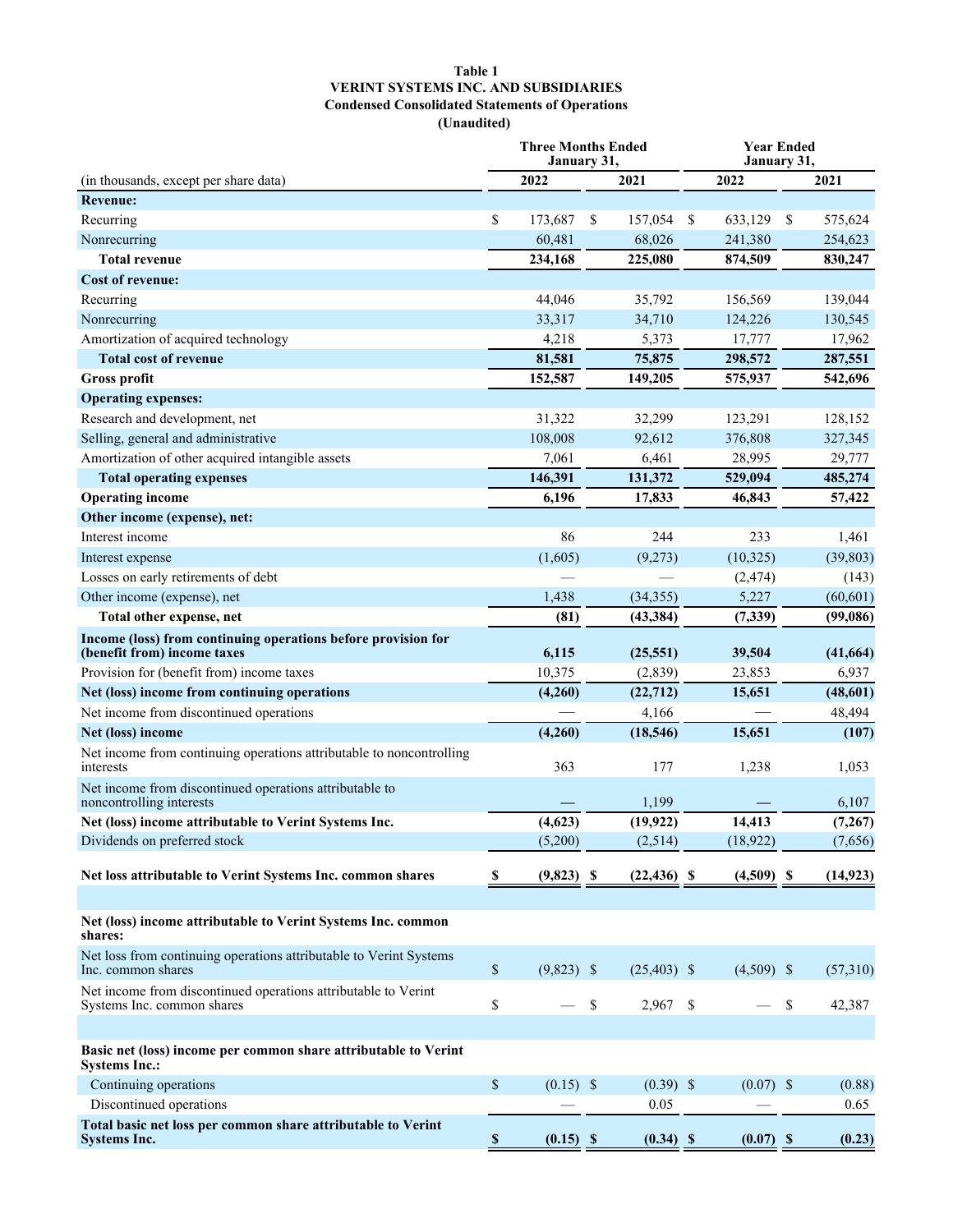| January 31, |        |  |                            |                           |                            |                                                                |  |
|-------------|--------|--|----------------------------|---------------------------|----------------------------|----------------------------------------------------------------|--|
|             | 2022   |  | 2021                       |                           | 2022                       | 2021                                                           |  |
|             |        |  |                            |                           |                            |                                                                |  |
| \$          |        |  |                            |                           |                            | (0.88)                                                         |  |
|             |        |  | 0.05                       |                           |                            | 0.65                                                           |  |
|             |        |  |                            |                           |                            | (0.23)                                                         |  |
|             |        |  |                            |                           |                            |                                                                |  |
|             |        |  |                            |                           |                            |                                                                |  |
|             | 65,916 |  | 65,753                     |                           | 65,591                     | 65,173                                                         |  |
|             | 65,916 |  | 65,753                     |                           | 65,591                     | 65,173                                                         |  |
|             |        |  | $(0.15)$ \$<br>$(0.15)$ \$ | <b>Three Months Ended</b> | $(0.39)$ \$<br>$(0.34)$ \$ | <b>Year Ended</b><br>January 31,<br>$(0.07)$ \$<br>$(0.07)$ \$ |  |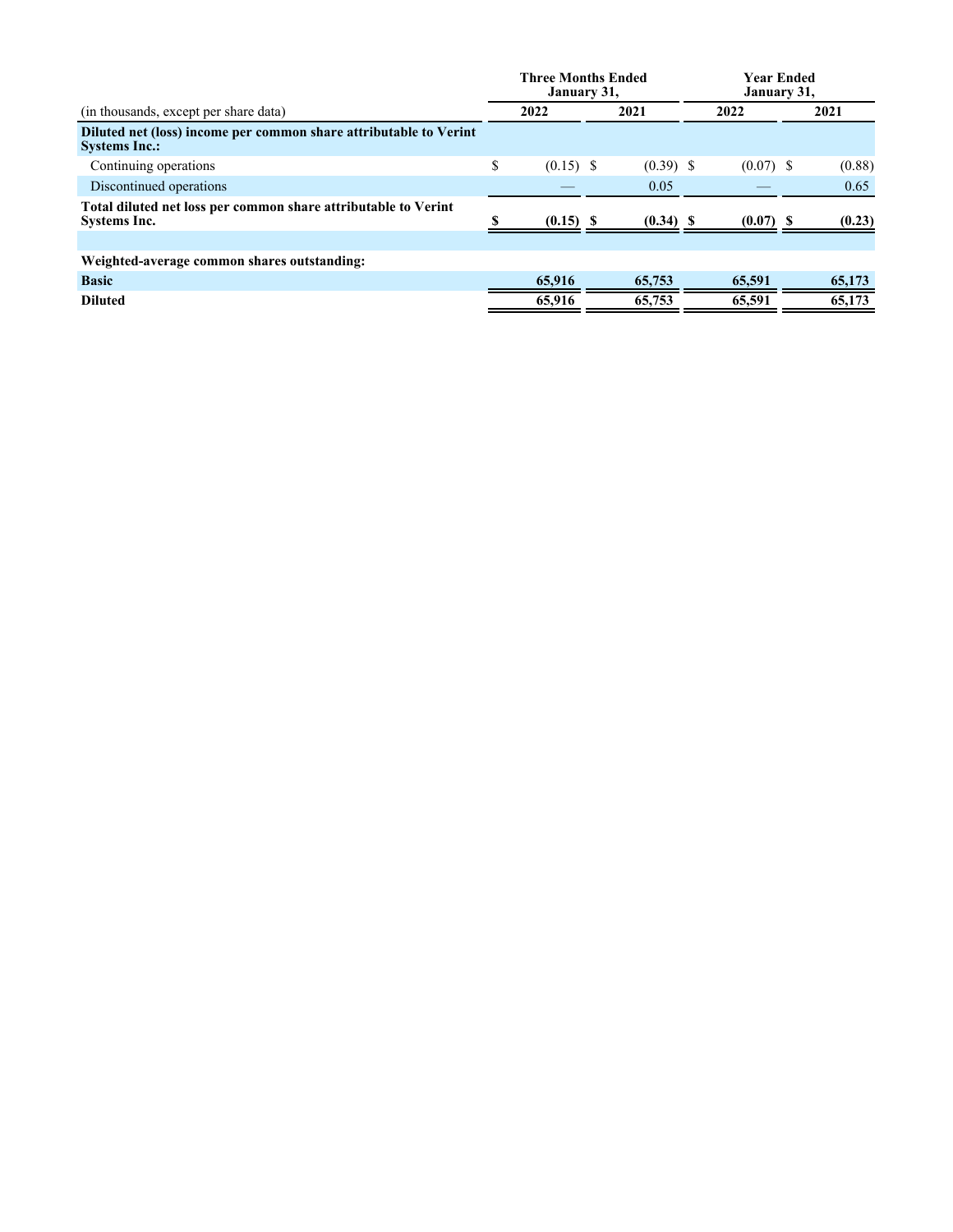#### **Table 2 VERINT SYSTEMS INC. AND SUBSIDIARIES GAAP to Non-GAAP Cloud Metrics (Unaudited)**

|                                                                                     | <b>Three Months Ended</b><br>January 31, |                      |             |        |             | <b>Year Ended</b><br>January 31, |             |           |  |  |
|-------------------------------------------------------------------------------------|------------------------------------------|----------------------|-------------|--------|-------------|----------------------------------|-------------|-----------|--|--|
| (in thousands)                                                                      |                                          | 2022<br>2022<br>2021 |             |        |             | 2021                             |             |           |  |  |
| Table of Reconciliation from GAAP Cloud Revenue to Non-GAAP<br><b>Cloud Revenue</b> |                                          |                      |             |        |             |                                  |             |           |  |  |
| SaaS revenue - GAAP                                                                 | S                                        | 100,685              | S           | 69,852 | S           | 322,764                          | S           | 217,952   |  |  |
| Bundled SaaS revenue - GAAP                                                         |                                          | 52,396               |             | 39,345 |             | 183,035                          |             | 145,962   |  |  |
| Unbundled SaaS revenue - GAAP                                                       |                                          | 48,289               |             | 30,507 |             | 139,729                          |             | 71,990    |  |  |
| <b>Optional managed services revenue - GAAP</b>                                     |                                          | 15,960               |             | 16,115 |             | 65,648                           |             | 59,459    |  |  |
| <b>Cloud revenue - GAAP</b>                                                         | S                                        | 116,645              | \$          | 85,967 | S           | 388,412                          | $\mathbf S$ | 277,411   |  |  |
|                                                                                     |                                          |                      |             |        |             |                                  |             |           |  |  |
| <b>Estimated SaaS revenue adjustments</b>                                           | $\mathbf S$                              | 1,920                | $\mathbf S$ | 1,545  | $\mathbf S$ | 5,621                            | \$          | 9,165     |  |  |
| Estimated bundled SaaS revenue adjustments                                          |                                          | 1,920                |             | 1,503  |             | 5,558                            |             | 8,988     |  |  |
| Estimated unbundled SaaS revenue adjustments                                        |                                          |                      |             | 42     |             | 63                               |             | 177       |  |  |
| Estimated optional managed services revenue adjustments                             |                                          | 81                   |             | 226    |             | 512                              |             | 998       |  |  |
| <b>Estimated cloud revenue adjustments</b>                                          | $\mathbf S$                              | 2,001                | $\mathbf S$ | 1,771  | $\mathbf S$ | 6,133                            | \$          | 10,163    |  |  |
|                                                                                     |                                          |                      |             |        |             |                                  |             |           |  |  |
| SaaS revenue - non-GAAP                                                             | S                                        | 102,605              | S           | 71,397 | S           | 328,385                          | \$          | 227,117   |  |  |
| Bundled SaaS revenue - non-GAAP                                                     |                                          | 54,316               |             | 40,848 |             | 188,593                          |             | 154,950   |  |  |
| Unbundled SaaS revenue - non-GAAP                                                   |                                          | 48,289               |             | 30,549 |             | 139,792                          |             | 72,167    |  |  |
| Optional managed services revenue - non-GAAP                                        |                                          | 16,041               |             | 16,341 |             | 66,160                           |             | 60,457    |  |  |
| Cloud revenue - non-GAAP                                                            | S                                        | 118,646              | \$          | 87,738 | \$          | 394,545                          | \$          | 287,574   |  |  |
|                                                                                     |                                          |                      |             |        |             |                                  |             |           |  |  |
| <b>Table of New SaaS ACV</b>                                                        |                                          |                      |             |        |             |                                  |             |           |  |  |
| New SaaS ACV                                                                        | $\mathbf S$                              | 30,288               | \$          | 21,907 | $\mathbf S$ | 93,972                           | $\mathbf S$ | 66,155    |  |  |
| New SaaS ACV Growth YoY                                                             |                                          | 38.3 %               |             | 38.8%  |             | 42.0 %                           |             | 33.1 %    |  |  |
|                                                                                     |                                          |                      |             |        |             |                                  |             |           |  |  |
| <b>Table of New Perpetual License Equivalent Bookings</b>                           |                                          |                      |             |        |             |                                  |             |           |  |  |
| New perpetual license equivalent bookings                                           | $\mathbf{\$}$                            | 92,633               | $\mathbf S$ | 82,313 | $\mathbf S$ | 302,112                          | $\mathbf S$ | 258,307   |  |  |
| New perpetual license equivalent bookings change YoY                                |                                          | $12.5\%$             |             | 15.2 % |             | 17.0%                            |             | $(4.6)\%$ |  |  |
| % of new perpetual license equivalent bookings from SaaS                            |                                          | 60.8 %               |             | 48.6 % |             | 52.6 %                           |             | 44.8 %    |  |  |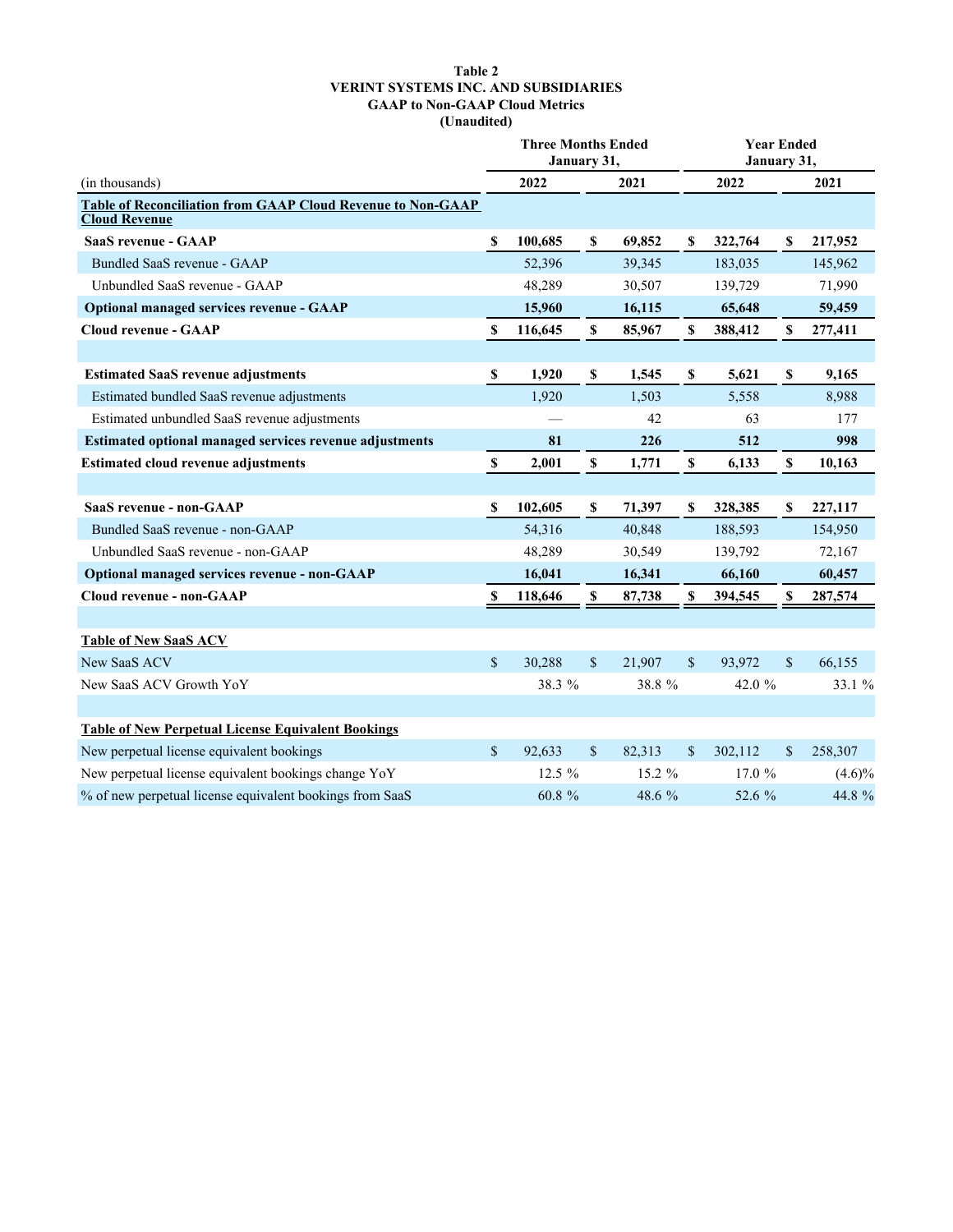#### **Table 3 VERINT SYSTEMS INC. AND SUBSIDIARIES Reconciliation of GAAP to Non-GAAP Measures (Unaudited)**

|                                                           | <b>Three Months Ended</b><br>January 31, |                 |              |                 |      | <b>Year Ended</b><br>January 31, |              |                   |  |  |
|-----------------------------------------------------------|------------------------------------------|-----------------|--------------|-----------------|------|----------------------------------|--------------|-------------------|--|--|
| (in thousands, except per share data)                     |                                          | 2022            |              | 2021            | 2022 |                                  |              | 2021              |  |  |
| <b>REVENUE</b>                                            |                                          |                 |              |                 |      |                                  |              |                   |  |  |
| Recurring revenue - GAAP                                  | \$                                       | 173,687         | \$           | 157,054         | \$   | 633,129                          | \$           | 575,624           |  |  |
| Nonrecurring revenue - GAAP                               |                                          | 60,481          |              | 68,026          |      | 241,380                          |              | 254,623           |  |  |
| <b>Total GAAP revenue</b>                                 |                                          | 234,168         |              | 225,080         |      | 874,509                          |              | 830,247           |  |  |
| Recurring revenue adjustments                             |                                          | 2,011           |              | 1,781           |      | 6,171                            |              | 10,336            |  |  |
| Nonrecurring revenue adjustments                          |                                          |                 |              |                 |      |                                  |              |                   |  |  |
| Total revenue adjustments                                 |                                          | 2,011           |              | 1,781           |      | 6,171                            |              | 10,336            |  |  |
| Recurring revenue - non-GAAP                              |                                          | 175,698         |              | 158,835         |      | 639,300                          |              | 585,960           |  |  |
| Nonrecurring revenue - non-GAAP                           |                                          | 60,481          |              | 68,026          |      | 241,380                          |              | 254,623           |  |  |
| <b>Total non-GAAP revenue</b>                             | \$                                       | 236,179         | S            | 226,861         | \$   | 880,680                          | \$           | 840,583           |  |  |
|                                                           |                                          |                 |              |                 |      |                                  |              |                   |  |  |
| GROSS PROFIT AND GROSS MARGIN                             |                                          |                 |              |                 |      |                                  |              |                   |  |  |
| Recurring costs                                           | $\mathbb{S}$                             | 44,046          | $\mathbb{S}$ | 35,792          | \$   | 156,569                          | $\mathbb{S}$ | 139,044           |  |  |
| Nonrecurring costs<br>Amortization of acquired technology |                                          | 33,317<br>4,218 |              | 34,710<br>5,373 |      | 124,226<br>17,777                |              | 130,545<br>17,962 |  |  |
| <b>Total GAAP cost of revenue</b>                         |                                          | 81,581          |              | 75,875          |      | 298,572                          |              | 287,551           |  |  |
| <b>GAAP</b> gross profit                                  |                                          | 152,587         |              | 149,205         |      | 575,937                          |              | 542,696           |  |  |
|                                                           |                                          | 65.2 %          |              | 66.3 %          |      | 65.9 %                           |              | 65.4 %            |  |  |
| <b>GAAP</b> gross margin<br>Revenue adjustments           |                                          | 2,011           |              | 1,781           |      | 6,171                            |              | 10,336            |  |  |
| Amortization of acquired technology                       |                                          | 4,218           |              | 5,373           |      | 17,777                           |              | 17,962            |  |  |
| Stock-based compensation expenses                         |                                          | 1,110           |              | (154)           |      | 5,028                            |              | 3,293             |  |  |
| Acquisition expenses, net                                 |                                          | 169             |              | 18              |      | 340                              |              | 352               |  |  |
| Restructuring expenses                                    |                                          | 52              |              | 409             |      | 844                              |              | 2,170             |  |  |
| Separation expenses <sup>(3)</sup>                        |                                          |                 |              |                 |      | 78                               |              |                   |  |  |
| Impairment charges                                        |                                          |                 |              |                 |      |                                  |              | 145               |  |  |
| Discontinued operations corporate overhead adjustment     |                                          |                 |              | 1,365           |      |                                  |              | 4,675             |  |  |
| Allocation methodology difference                         |                                          |                 |              | (405)           |      |                                  |              | (819)             |  |  |
| Non-GAAP gross profit                                     |                                          | 160,147         | S            | 157,592         | \$   | 606,175                          | \$           | 580,810           |  |  |
| <b>Non-GAAP</b> gross margin                              |                                          | 67.8 %          |              | 69.5 %          |      | 68.8 %                           |              | 69.1%             |  |  |
|                                                           |                                          |                 |              |                 |      |                                  |              |                   |  |  |
| RESEARCH AND DEVELOPMENT, NET                             |                                          |                 |              |                 |      |                                  |              |                   |  |  |
| GAAP research and development, net                        | \$                                       | 31.322          | \$           | 32,299          | \$   | 123,291                          | \$           | 128,152           |  |  |
| As a percentage of GAAP revenue                           |                                          | 13.4 %          |              | 14.4 %          |      | 14.1 %                           |              | 15.4 %            |  |  |
| Stock-based compensation expenses                         |                                          | (1, 816)        |              | (8)             |      | (7, 565)                         |              | (3,918)           |  |  |
| Acquisition expenses, net                                 |                                          | (243)           |              | (26)            |      | (515)                            |              | (275)             |  |  |
| Restructuring expenses                                    |                                          |                 |              | (227)           |      | (410)                            |              | (1,376)           |  |  |
| Separation expenses <sup>(3)</sup>                        |                                          |                 |              |                 |      | (467)                            |              |                   |  |  |
| Other adjustments                                         |                                          |                 |              | (1)             |      |                                  |              | (44)              |  |  |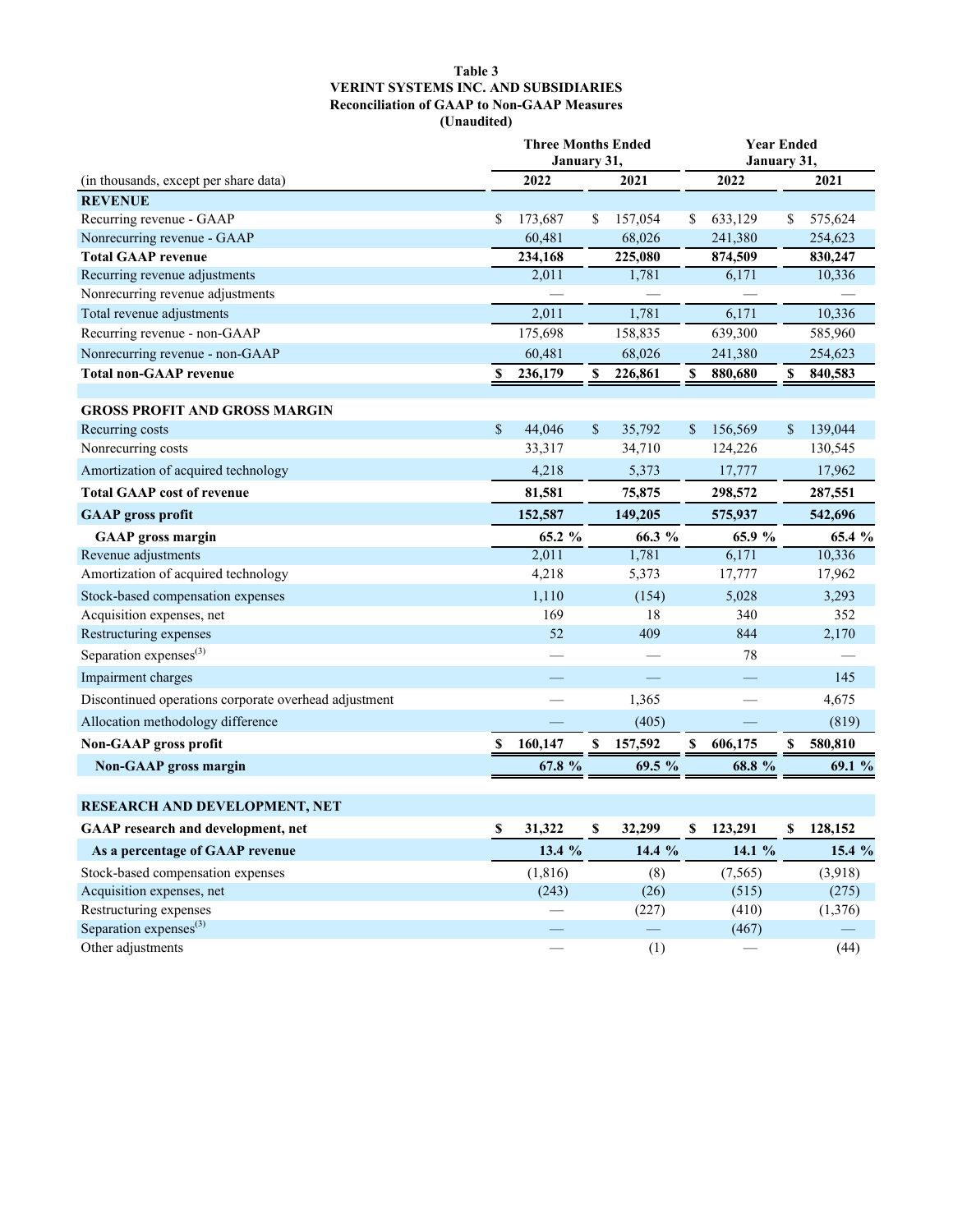|                                                                                                |                           | <b>Three Months Ended</b><br>January 31, |                    |           | <b>Year Ended</b><br>January 31, |           |    |           |  |
|------------------------------------------------------------------------------------------------|---------------------------|------------------------------------------|--------------------|-----------|----------------------------------|-----------|----|-----------|--|
| (in thousands, except per share data)                                                          |                           | 2022                                     |                    | 2021      |                                  | 2022      |    | 2021      |  |
| Discontinued operations corporate overhead adjustment                                          |                           |                                          |                    | (4,193)   |                                  |           |    | (16,929)  |  |
| Allocation methodology difference                                                              |                           |                                          |                    | 1,911     |                                  |           |    | 7,436     |  |
| Non-GAAP research and development, net                                                         | $\boldsymbol{\mathsf{s}}$ | 29,263                                   |                    | 29,755    | \$                               | 114,334   | \$ | 113,046   |  |
| As a percentage of non-GAAP revenue                                                            |                           | 12.4 %                                   |                    | 13.1 %    |                                  | 13.0 %    |    | 13.4 %    |  |
| SELLING, GENERAL AND ADMINISTRATIVE EXPENSES                                                   |                           |                                          |                    |           |                                  |           |    |           |  |
| <b>GAAP</b> selling, general and administrative expenses                                       | $\mathbf{s}$              | 108,008                                  | $\mathbf{s}$       | 92,612    | S                                | 376,808   | S  | 327,345   |  |
| As a percentage of GAAP revenue                                                                |                           | 46.1 %                                   |                    | 41.1 %    |                                  | 43.1 %    |    | 39.4 %    |  |
| Stock-based compensation expenses                                                              |                           | (11,250)                                 |                    | (5,810)   |                                  | (52, 672) |    | (37,989)  |  |
| Acquisition expenses, net                                                                      |                           | (2,080)                                  |                    | (2, 851)  |                                  | (9, 561)  |    | (2,787)   |  |
| Restructuring expenses                                                                         |                           | (3, 582)                                 |                    | (940)     |                                  | (4,761)   |    | (3,555)   |  |
| Separation expenses <sup>(3)</sup>                                                             |                           | (1,740)                                  |                    |           |                                  | (12, 391) |    |           |  |
| Accelerated lease costs                                                                        |                           | (7, 771)                                 |                    | (2,215)   |                                  | (9,794)   |    | (2,400)   |  |
| Impairment charges                                                                             |                           | (1,263)                                  |                    |           |                                  | (1,636)   |    |           |  |
| Other adjustments                                                                              |                           | (759)                                    |                    | (279)     |                                  | (1,371)   |    | 467       |  |
| Discontinued operations corporate overhead adjustment                                          |                           |                                          |                    | (8,164)   |                                  |           |    | (29, 292) |  |
| Allocation methodology difference                                                              |                           |                                          |                    | (1,571)   |                                  |           |    | (5,530)   |  |
| Non-GAAP selling, general and administrative expenses                                          | \$                        | 79,563                                   | \$                 | 70,782    | S                                | 284,622   | S  | 246,259   |  |
| As a percentage of non-GAAP revenue                                                            |                           | 33.7 %                                   |                    | 31.2 %    |                                  | 32.3 %    |    | 29.3 %    |  |
|                                                                                                |                           |                                          |                    |           |                                  |           |    |           |  |
| OPERATING INCOME AND OPERATING MARGIN                                                          |                           |                                          |                    |           |                                  |           |    |           |  |
| <b>GAAP</b> operating income                                                                   | \$                        | 6,196                                    | \$                 | 17,833    | \$                               | 46,843    | \$ | 57,422    |  |
| <b>GAAP</b> operating margin                                                                   |                           | $2.6\%$                                  |                    | 7.9 %     |                                  | 5.4 %     |    | 6.9%      |  |
| Revenue adjustments                                                                            |                           | 2,011                                    |                    | 1,781     |                                  | 6,171     |    | 10,336    |  |
| Amortization of acquired technology                                                            |                           | 4,218                                    |                    | 5,373     |                                  | 17,777    |    | 17,962    |  |
| Amortization of other acquired intangible assets                                               |                           | 7,061                                    |                    | 6,461     |                                  | 28,995    |    | 29,777    |  |
| Stock-based compensation expenses                                                              |                           | 14,176                                   |                    | 5,664     |                                  | 65,265    |    | 45,200    |  |
| Acquisition expenses, net                                                                      |                           | 2,492                                    |                    | 2,895     |                                  | 10,416    |    | 3,414     |  |
| Restructuring expenses                                                                         |                           | 3,634                                    |                    | 1,576     |                                  | 6,015     |    | 7,101     |  |
| Separation expenses <sup>(3)</sup>                                                             |                           | 1,740                                    |                    |           |                                  | 12,936    |    |           |  |
| Accelerated lease costs                                                                        |                           | 7,771                                    |                    | 2,215     |                                  | 9,794     |    | 2,400     |  |
| Impairment charges                                                                             |                           | 1,263                                    |                    |           |                                  | 1,636     |    | 145       |  |
| Other adjustments                                                                              |                           | 759                                      |                    | 280       |                                  | 1,371     |    | (423)     |  |
| Discontinued operations corporate overhead adjustment                                          |                           |                                          |                    | 13,722    |                                  |           |    | 50,896    |  |
| Allocation methodology difference                                                              |                           |                                          |                    | (745)     |                                  |           |    | (2,725)   |  |
| <b>Non-GAAP</b> operating income                                                               | \$                        | 51,321                                   | $\mathbb S$        | 57,055    | \$                               | 207,219   | \$ | 221,505   |  |
| <b>Non-GAAP</b> operating margin                                                               |                           | 21.7 %                                   |                    | 25.1 %    |                                  | 23.5 %    |    | 26.4%     |  |
| Table of Reconciliation from GAAP Other Expense, Net to Non-<br><b>GAAP Other Expense, Net</b> |                           |                                          |                    |           |                                  |           |    |           |  |
| <b>GAAP</b> other expense, net                                                                 | \$                        | (81)                                     | \$                 | (43, 384) | \$                               | (7, 339)  | \$ | (99,086)  |  |
| Unrealized losses on derivatives, net                                                          |                           |                                          |                    | 357       |                                  | 14,305    |    | 1,115     |  |
| Amortization of convertible note discount                                                      |                           |                                          |                    | 3,263     |                                  |           |    | 12,883    |  |
| Expenses and losses on debt modification or retirement                                         |                           |                                          |                    |           |                                  | 2,474     |    | 1,462     |  |
| Change in fair value of future tranche right                                                   |                           |                                          |                    | 33,312    |                                  | (15, 810) |    | 56,146    |  |
| Acquisition expenses (benefit), net                                                            |                           | 5                                        |                    | 14        |                                  | (3,465)   |    | 142       |  |
| Other adjustments                                                                              |                           | (1, 168)                                 |                    |           |                                  | (1, 168)  |    |           |  |
| Non-GAAP other expense, net <sup>(1)</sup>                                                     | \$                        | (1,244)                                  | $\pmb{\mathbb{S}}$ | (6, 438)  | \$                               | (11,003)  | \$ | (27, 338) |  |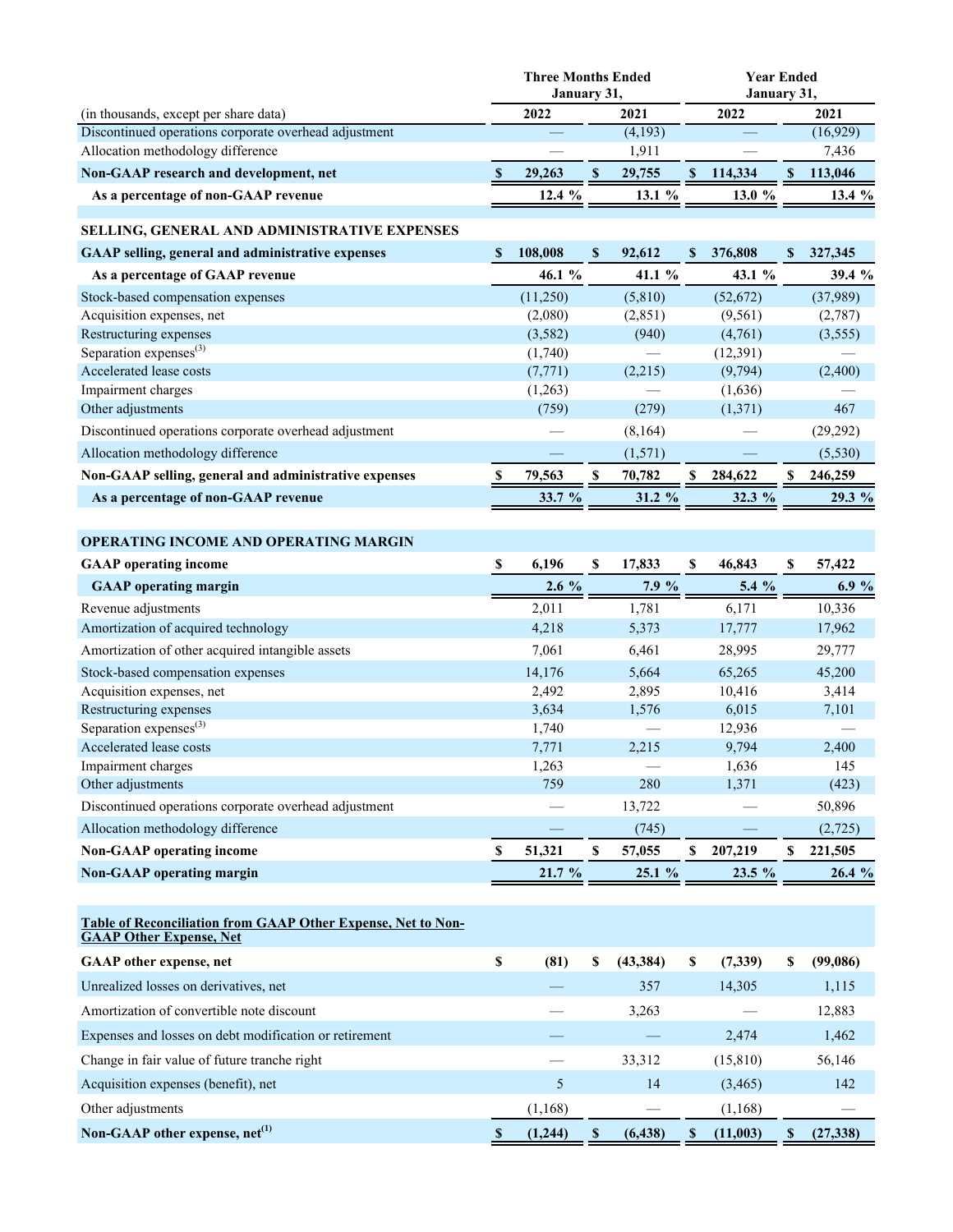|                                                                                                                                                                                                                                                                              | <b>Three Months Ended</b><br>January 31, |           |               |           |              | <b>Year Ended</b><br>January 31, |               |            |
|------------------------------------------------------------------------------------------------------------------------------------------------------------------------------------------------------------------------------------------------------------------------------|------------------------------------------|-----------|---------------|-----------|--------------|----------------------------------|---------------|------------|
| (in thousands, except per share data)                                                                                                                                                                                                                                        |                                          | 2022      |               | 2021      | 2022         |                                  |               | 2021       |
| <b>Table of Reconciliation from GAAP Provision for (Benefit from)</b>                                                                                                                                                                                                        |                                          |           |               |           |              |                                  |               |            |
| <b>Income Taxes to Non-GAAP Provision for Income Taxes</b>                                                                                                                                                                                                                   |                                          |           |               |           |              |                                  |               |            |
| <b>GAAP</b> provision for (benefit from) income taxes                                                                                                                                                                                                                        | S                                        | 10,375    | S             | (2, 839)  | \$           | 23,853                           | \$            | 6,937      |
| <b>GAAP</b> effective income tax rate                                                                                                                                                                                                                                        |                                          | 169.7 %   |               | 11.1 %    |              | 60.4 %                           |               | $(16.6)\%$ |
| Non-GAAP tax adjustments                                                                                                                                                                                                                                                     |                                          | (4, 355)  |               | 7,052     |              | (2, 287)                         |               | 9,225      |
| <b>Non-GAAP provision for income taxes</b>                                                                                                                                                                                                                                   | -S                                       | 6,020     | $\mathbf{s}$  | 4,213     | \$           | 21,566                           | <sup>\$</sup> | 16,162     |
| <b>Non-GAAP</b> effective income tax rate                                                                                                                                                                                                                                    |                                          | $12.0 \%$ |               | $8.3\%$   |              | 11.0%                            |               | 8.3 %      |
| <b>Table of Reconciliation from GAAP Net Loss from Continuing</b><br><b>Operations Attributable to Verint Systems Inc. Common Shares to</b><br><b>Non-GAAP Net Income from Continuing Operations Attributable</b><br>to Verint Systems Inc. Common Shares                    |                                          |           |               |           |              |                                  |               |            |
| GAAP net loss from continuing operations attributable to Verint<br><b>Systems Inc. common shares</b>                                                                                                                                                                         | $\mathbf{s}$                             | (9,823)   | $\mathbf{s}$  | (25, 403) | $\mathbf{s}$ | (4,509)                          | $\mathbf{s}$  | (57,310)   |
| Revenue adjustments                                                                                                                                                                                                                                                          |                                          | 2,011     |               | 1,781     |              | 6,171                            |               | 10,336     |
| Amortization of acquired technology                                                                                                                                                                                                                                          |                                          | 4,218     |               | 5,373     |              | 17,777                           |               | 17,962     |
| Amortization of other acquired intangible assets                                                                                                                                                                                                                             |                                          | 7,061     |               | 6,461     |              | 28,995                           |               | 29,777     |
| Stock-based compensation expenses                                                                                                                                                                                                                                            |                                          | 14,176    |               | 5,664     |              | 65,265                           |               | 45,200     |
| Unrealized losses on derivatives, net                                                                                                                                                                                                                                        |                                          |           |               | 357       |              | 14,305                           |               | 1,115      |
| Amortization of convertible note discount                                                                                                                                                                                                                                    |                                          |           |               | 3,263     |              |                                  |               | 12,883     |
| Expenses and losses on debt modification or retirement                                                                                                                                                                                                                       |                                          |           |               |           |              | 2,474                            |               | 1,462      |
| Change in fair value of future tranche right                                                                                                                                                                                                                                 |                                          |           |               | 33,312    |              | (15, 810)                        |               | 56,146     |
| Acquisition expenses, net                                                                                                                                                                                                                                                    |                                          | 2,497     |               | 2,909     |              | 6,951                            |               | 3,556      |
| Restructuring expenses                                                                                                                                                                                                                                                       |                                          | 3,634     |               | 1,576     |              | 6,015                            |               | 7,101      |
| Separation expenses <sup>(3)</sup>                                                                                                                                                                                                                                           |                                          | 1,740     |               |           |              | 12,936                           |               |            |
| Accelerated lease costs                                                                                                                                                                                                                                                      |                                          | 7,771     |               | 2,215     |              | 9,794                            |               | 2,400      |
| Impairment charges                                                                                                                                                                                                                                                           |                                          | 1,263     |               |           |              | 1,636                            |               | 145        |
| Other adjustments                                                                                                                                                                                                                                                            |                                          | (409)     |               | 280       |              | 203                              |               | (423)      |
| Discontinued operations corporate overhead adjustment                                                                                                                                                                                                                        |                                          |           |               | 13,722    |              |                                  |               | 50,896     |
| Allocation methodology difference                                                                                                                                                                                                                                            |                                          |           |               | (745)     |              |                                  |               | (2,725)    |
| Non-GAAP tax adjustments                                                                                                                                                                                                                                                     |                                          | 4,355     |               | (7,052)   |              | 2,287                            |               | (9,225)    |
| Dividends, reversed due to assumed conversion of preferred stock $(4)$                                                                                                                                                                                                       |                                          | 5,200     |               | 2,514     |              | 18,922                           |               | 7,656      |
| Total adjustments                                                                                                                                                                                                                                                            |                                          | 53,517    |               | 71,630    |              | 177,921                          |               | 234,262    |
| Non-GAAP net income from continuing operations attributable to<br><b>Verint Systems Inc. common shares</b>                                                                                                                                                                   | \$                                       | 43,694    | \$            | 46,227    | \$           | 173,412                          | \$            | 176,952    |
| <b>Table Comparing GAAP Diluted Net Loss from Continuing</b><br><b>Operations Per Common Share Attributable to Verint Systems</b><br><b>Inc. to Non-GAAP Diluted Net Income from Continuing</b><br><b>Operations Per Common Share Attributable to Verint Systems</b><br>Inc. |                                          |           |               |           |              |                                  |               |            |
| GAAP diluted net loss from continuing operations per common share<br>attributable to Verint Systems Inc.                                                                                                                                                                     | \$                                       | (0.15)    | S             | (0.39)    | \$           | (0.07)                           | \$            | (0.88)     |
| Non-GAAP diluted net income from continuing operations per<br>common share attributable to Verint Systems Inc. <sup>(4)</sup>                                                                                                                                                | \$                                       | 0.57      | <sup>\$</sup> | 0.65      | \$           | 2.28                             | <sup>\$</sup> | 2.57       |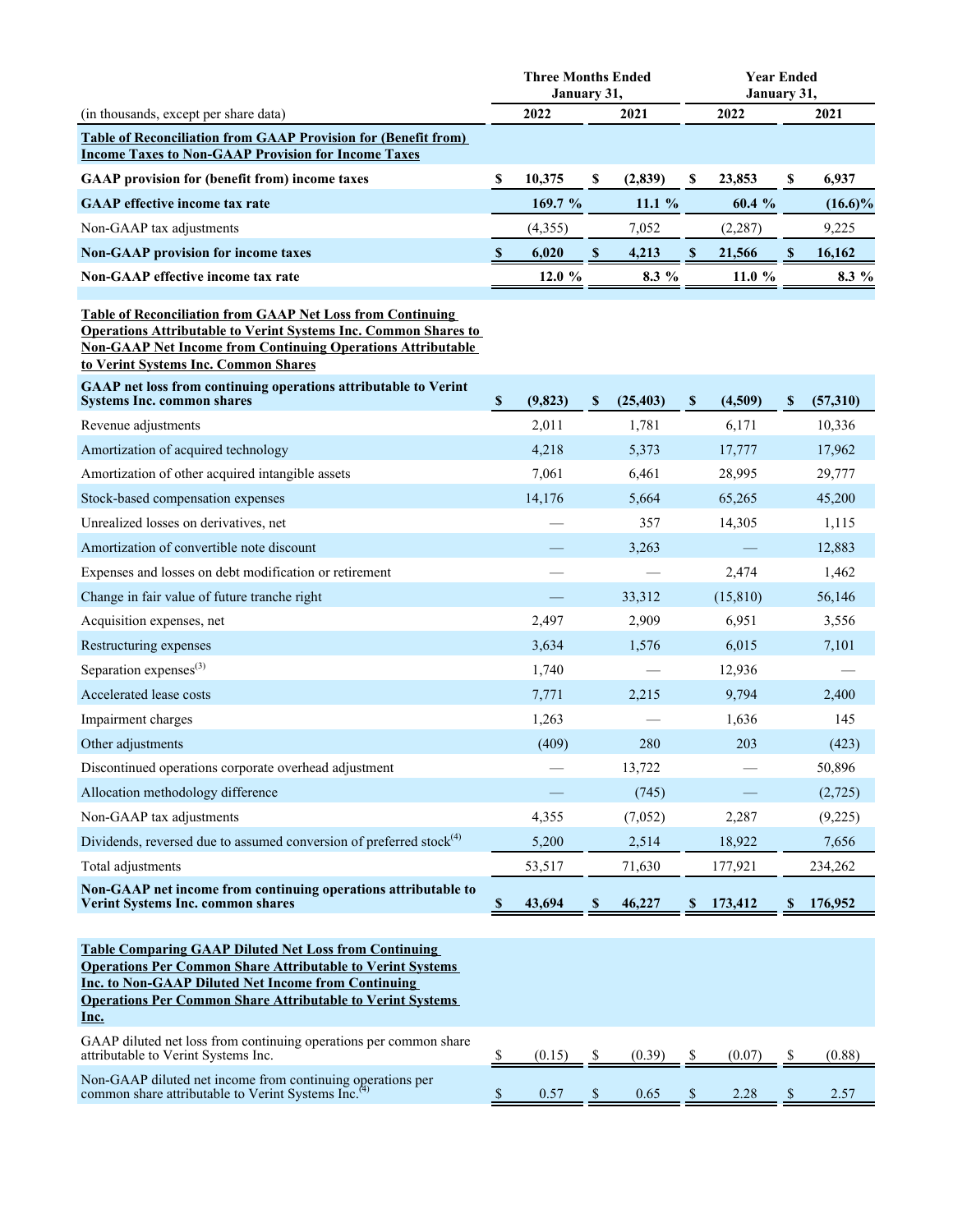|                                                                                                                                                                            | <b>Three Months Ended</b><br>January 31, |                   |    |            |              | <b>Year Ended</b><br>January 31, |    |                     |
|----------------------------------------------------------------------------------------------------------------------------------------------------------------------------|------------------------------------------|-------------------|----|------------|--------------|----------------------------------|----|---------------------|
| (in thousands, except per share data)                                                                                                                                      |                                          | 2022              |    | 2021       |              | 2022                             |    | 2021                |
| GAAP weighted-average shares used in computing diluted net loss<br>from continuing operations per common share attributable to<br><b>Verint Systems Inc.</b>               |                                          | 65,916            |    | 65,753     |              | 65,591                           |    | 65,173              |
| Additional weighted-average shares applicable to non-GAAP diluted<br>net income from continuing operations per common share attributable<br>to Verint Systems Inc.         |                                          | 10,657            |    | 4,846      |              | 10,419                           |    | 3,654               |
| Non-GAAP diluted weighted-average shares used in computing net<br>income from continuing operations per common share attributable<br>to Verint Systems Inc. <sup>(4)</sup> |                                          | 76,573            |    | 70,599     |              | 76,010                           |    | 68,827              |
|                                                                                                                                                                            |                                          |                   |    |            |              |                                  |    |                     |
| <b>Table of Reconciliation from GAAP Net (Loss) Income from</b><br><b>Continuing Operations to Adjusted EBITDA</b>                                                         |                                          |                   |    |            |              |                                  |    |                     |
| <b>GAAP</b> net (loss) income from continuing operations                                                                                                                   | S                                        | (4,260)           | \$ | (22,712)   | \$           | 15,651                           | S  | (48,601)            |
| As a percentage of GAAP revenue                                                                                                                                            |                                          | $(1.8)\%$         |    | $(10.1)\%$ |              | $1.8\%$                          |    | $(5.9)\%$           |
| Provision for (benefit from) income taxes                                                                                                                                  |                                          | 10,375            |    | (2,839)    |              | 23,853                           |    | 6,937               |
| Other expense, net                                                                                                                                                         |                                          | 81                |    | 43,384     |              | 7,339                            |    | 99,086              |
| Depreciation and amortization <sup>(2)</sup>                                                                                                                               |                                          | 17,883            |    | 18,520     |              | 72,579                           |    | 74,993              |
| Revenue adjustments                                                                                                                                                        |                                          | 2,011             |    | 1,781      |              | 6,171                            |    | 10,336              |
| Stock-based compensation expenses                                                                                                                                          |                                          | 14,176            |    | 5,664      |              | 65,265                           |    | 45,200              |
| Acquisition expenses, net                                                                                                                                                  |                                          | 2,492             |    | 2,895      |              | 10,416                           |    | 3,414               |
| Restructuring expenses                                                                                                                                                     |                                          | 3,596             |    | 1,576      |              | 5,951                            |    | 7,101               |
| Separation expenses <sup>(3)</sup>                                                                                                                                         |                                          | 1,740             |    |            |              | 12,569                           |    |                     |
| Accelerated lease costs                                                                                                                                                    |                                          | 7,771             |    | 2,215      |              | 9,794                            |    | 2,400               |
| Impairment charges                                                                                                                                                         |                                          | 1,263             |    |            |              | 1,636                            |    | 145                 |
| Other adjustments                                                                                                                                                          |                                          | 759               |    | 280        |              | 1,371                            |    | (423)               |
| Discontinued operations corporate overhead adjustment                                                                                                                      |                                          |                   |    | 13,722     |              |                                  |    | 50,896              |
| Allocation methodology difference                                                                                                                                          |                                          |                   |    | (745)      |              |                                  |    | (2,725)             |
| <b>Adjusted EBITDA</b>                                                                                                                                                     | <sup>\$</sup>                            | 57,887            | \$ | 63,741     | \$           | 232,595                          | \$ | 248,759             |
| As a percentage of non-GAAP revenue                                                                                                                                        |                                          | $24.5\frac{9}{6}$ |    | 28.1 %     |              | 26.4 %                           |    | 29.6 %              |
|                                                                                                                                                                            |                                          |                   |    |            |              |                                  |    |                     |
| <b>Table of Reconciliation from Gross Debt to Net Debt</b>                                                                                                                 |                                          |                   |    |            |              | January 31,<br>2022              |    | January 31,<br>2021 |
| Current maturities of long-term debt                                                                                                                                       |                                          |                   |    |            | $\mathbf{s}$ | $=$ $\overline{s}$               |    | 386,713             |
| Long-term debt                                                                                                                                                             |                                          |                   |    |            |              | 406,954                          |    | 402,781             |
| Unamortized debt discounts and issuance costs                                                                                                                              |                                          |                   |    |            |              | 8,046                            |    | 7,518               |
| <b>Gross debt</b>                                                                                                                                                          |                                          |                   |    |            |              | 415,000                          |    | 797,012             |
| Less:                                                                                                                                                                      |                                          |                   |    |            |              |                                  |    |                     |
| Cash and cash equivalents                                                                                                                                                  |                                          |                   |    |            |              | 358,805                          |    | 585,273             |
| Restricted cash and cash equivalents, and restricted bank time deposits                                                                                                    |                                          |                   |    |            |              | 6                                |    | 15                  |

Short-term investments 765 46,300 Net debt, excluding long-term restricted cash, cash equivalents, time deposits, and investments 55,424 165,424 Long-term restricted cash, cash equivalents, time deposits and investments 409 651 Net debt, including long-term restricted cash, cash equivalents, time deposits, and investments **\$ 55,015** \$ 164,773

(1) For the three months ended January 31, 2022, non-GAAP other expense, net of \$1.2 million was comprised of \$1.3 million of interest and other expense, net of \$0.1 million of foreign exchange gains primarily related to balance sheet translations.

(2) Adjusted for financing fee amortization.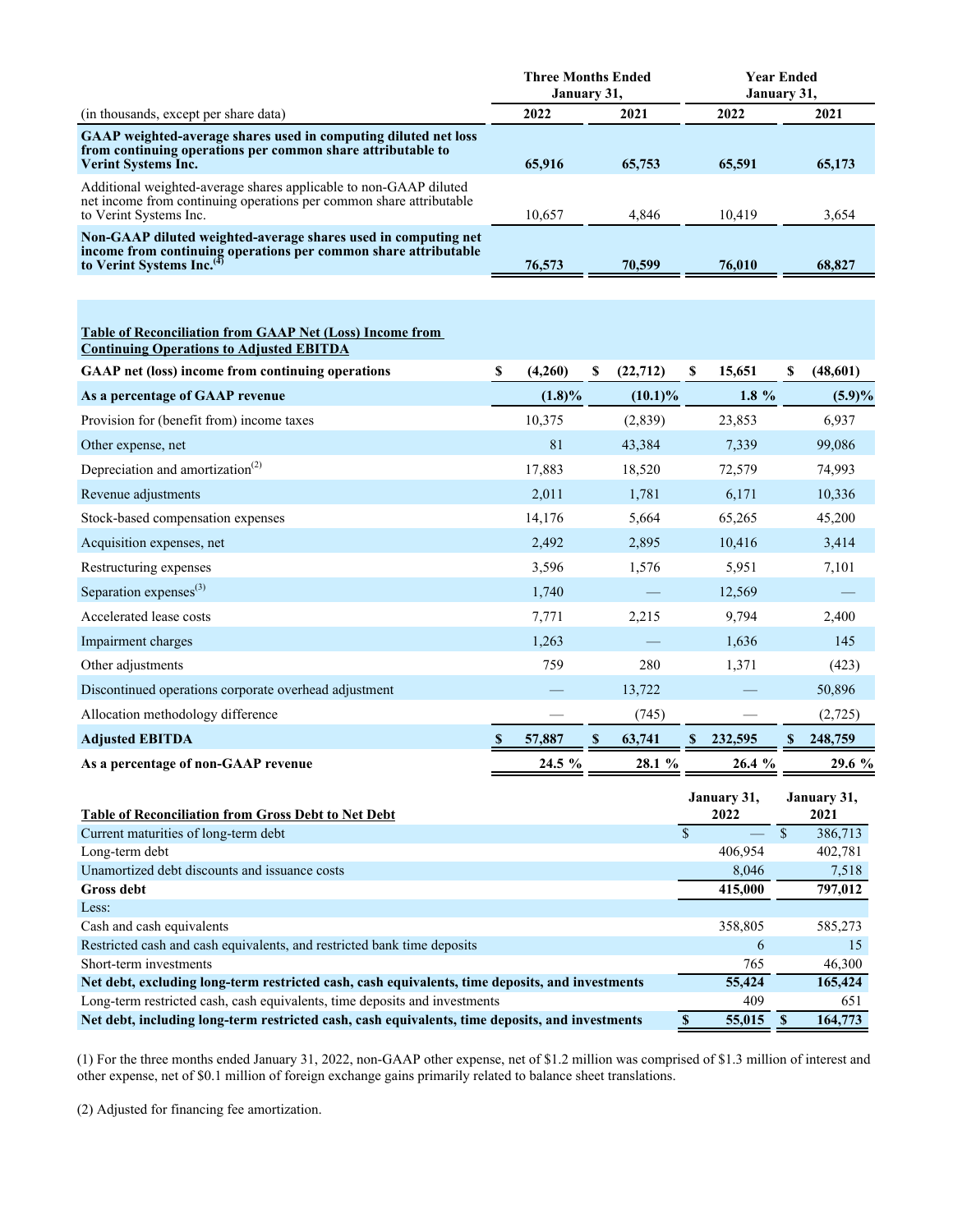(3) For the three months and year ended January 31, 2021, separation expenses are considered part of discontinued operations and are, therefore, not included in the reported results from continuing operations.

(4) EPS calculation includes the more dilutive of either preferred stock dividends or conversion of preferred stock shares. Conversion of the outstanding preferred shares was more dilutive in all periods presented.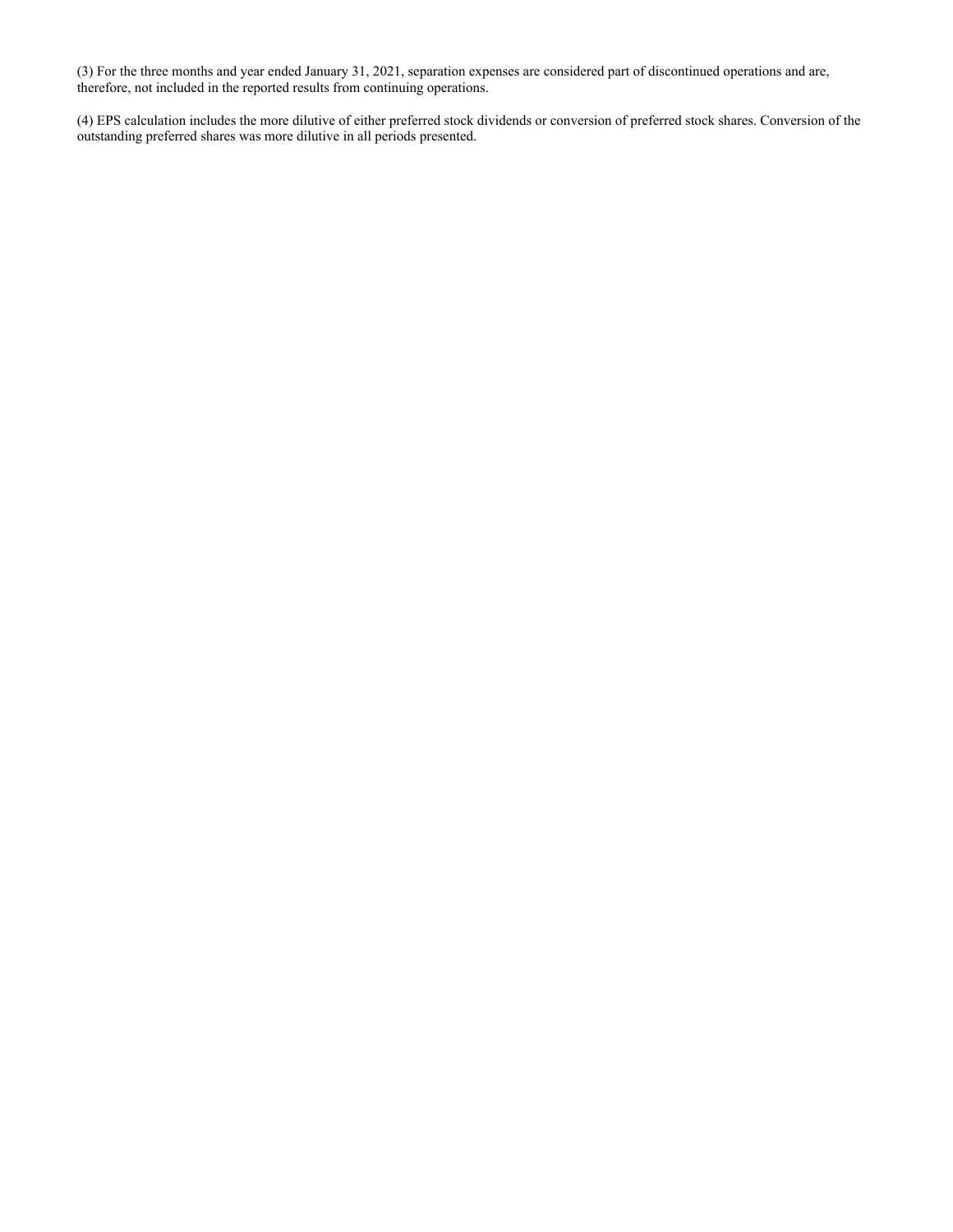## **Table 4 VERINT SYSTEMS INC. AND SUBSIDIARIES GAAP to Non-GAAP Recurring and Nonrecurring Revenue and Gross Profit**

**(Unaudited)**

|                                                                                                                                      | <b>Three Months Ended</b><br>January 31, |              |              |                |      | <b>Year Ended</b><br>January 31, |                    |                 |  |
|--------------------------------------------------------------------------------------------------------------------------------------|------------------------------------------|--------------|--------------|----------------|------|----------------------------------|--------------------|-----------------|--|
| (in thousands)                                                                                                                       |                                          | 2022         |              | 2021           | 2022 |                                  |                    | 2021            |  |
| <b>Table of Reconciliation from GAAP Recurring and Nonrecurring</b><br><b>Revenue to Non-GAAP Recurring and Nonrecurring Revenue</b> |                                          |              |              |                |      |                                  |                    |                 |  |
| <b>Recurring revenue - GAAP</b>                                                                                                      | S                                        | 173,687      | \$           | 157,054        | \$   | 633,129                          | S                  | 575,624         |  |
| Cloud revenue - GAAP                                                                                                                 |                                          | 116,645      |              | 85,967         |      | 388,412                          |                    | 277,411         |  |
| Support revenue - GAAP                                                                                                               |                                          | 57,042       |              | 71,087         |      | 244,717                          |                    | 298,213         |  |
| Nonrecurring revenue - GAAP                                                                                                          | $\mathbf{s}$                             | 60,481       | <sup>S</sup> | 68,026         | \$   | 241,380                          | <sup>\$</sup>      | 254,623         |  |
| Perpetual revenue - GAAP                                                                                                             |                                          | 35,970       |              | 42,025         |      | 138,078                          |                    | 141,840         |  |
| Professional services revenue - GAAP                                                                                                 |                                          | 24,511       |              | 26,001         |      | 103,302                          |                    | 112,783         |  |
| <b>Total revenue - GAAP</b>                                                                                                          | S                                        | 234,168      | \$           | 225,080        | \$   | 874,509                          | \$                 | 830,247         |  |
|                                                                                                                                      |                                          |              |              |                |      |                                  |                    |                 |  |
| <b>Estimated recurring revenue adjustments</b>                                                                                       | \$                                       | 2,011        | \$           | 1,781          | S    | 6,171                            | S                  | 10,336          |  |
| Estimated cloud revenue adjustments                                                                                                  |                                          | 2,001        |              | 1,771          |      | 6,133                            |                    | 10,163          |  |
| Estimated support revenue adjustments                                                                                                |                                          | 10           |              | 10             |      | 38                               |                    | 173             |  |
| <b>Estimated nonrecurring revenue adjustments</b>                                                                                    | $\mathbb{S}$                             |              | $\$$         |                | $\$$ |                                  | \$                 |                 |  |
| Estimated perpetual revenue adjustments                                                                                              |                                          |              |              |                |      |                                  |                    |                 |  |
| Estimated professional services revenue adjustments                                                                                  |                                          |              |              |                |      |                                  |                    |                 |  |
| Total estimated revenue adjustments                                                                                                  | \$                                       | 2,011        | \$           | 1,781          | \$   | 6,171                            | $\pmb{\mathbb{S}}$ | 10,336          |  |
|                                                                                                                                      |                                          |              |              |                |      |                                  |                    |                 |  |
| <b>Recurring revenue - non-GAAP</b>                                                                                                  | S                                        | 175,698      | \$           | 158,835        | S    | 639,300                          | S                  | 585,960         |  |
| Cloud revenue - non-GAAP                                                                                                             |                                          | 118,646      |              | 87,738         |      | 394,545                          |                    | 287,574         |  |
| Support revenue - non-GAAP                                                                                                           |                                          | 57,052       |              | 71,097         |      | 244,755                          |                    | 298,386         |  |
| Nonrecurring revenue - non-GAAP                                                                                                      | S                                        | 60,481       | $\mathbf{s}$ | 68,026         | \$   | 241,380                          | <sup>\$</sup>      | 254,623         |  |
| Perpetual revenue - non-GAAP                                                                                                         |                                          | 35,970       |              | 42,025         |      | 138,078                          |                    | 141,840         |  |
| Professional services revenue - non-GAAP                                                                                             |                                          | 24,511       |              | 26,001         |      | 103,302                          |                    | 112,783         |  |
| <b>Total revenue - non-GAAP</b>                                                                                                      | S                                        | 236,179      | \$           | 226,861        | S    | 880,680                          | S                  | 840,583         |  |
|                                                                                                                                      |                                          |              |              |                |      |                                  |                    |                 |  |
| <b>Table of Reconciliation from GAAP Recurring Gross Profit to</b><br><u> Non-GAAP Recurring Gross Profit</u>                        |                                          |              |              |                |      |                                  |                    |                 |  |
| GAAP recurring revenue                                                                                                               | $\mathbb{S}$                             | 173,687      | \$           | 157,054        | \$   | 633,129                          | \$                 | 575,624         |  |
| GAAP recurring costs                                                                                                                 |                                          | 44,046       |              | 35,792         |      | 156,569                          |                    | 139,044         |  |
| <b>GAAP recurring gross profit</b>                                                                                                   |                                          | 129,641      |              | 121,262        |      | 476,560                          |                    | 436,580         |  |
| <b>GAAP</b> recurring gross margin                                                                                                   |                                          | 74.6 %       |              | 77.2 %         |      | 75.3 %                           |                    | 75.8 %          |  |
|                                                                                                                                      |                                          |              |              |                |      |                                  |                    |                 |  |
| Recurring revenue adjustments<br>Recurring stock-based compensation expenses                                                         |                                          | 2,011<br>468 |              | 1,781<br>(212) |      | 6,171                            |                    | 10,336<br>1,109 |  |
| Recurring acquisition expenses, net                                                                                                  |                                          | 37           |              | 15             |      | 1,999<br>117                     |                    | 146             |  |
| Recurring restructuring expenses                                                                                                     |                                          | 52           |              | 100            |      | 531                              |                    | 1,002           |  |
| Recurring separation expenses <sup>(1)</sup>                                                                                         |                                          |              |              |                |      | 32                               |                    |                 |  |
| Recurring impairment charges                                                                                                         |                                          |              |              |                |      |                                  |                    |                 |  |
| Recurring discontinued operations corporate overhead adjustment                                                                      |                                          |              |              | 176            |      |                                  |                    | 973             |  |
| Recurring allocation methodology difference                                                                                          |                                          |              |              | 179            |      |                                  |                    | 590             |  |
| Non-GAAP recurring gross profit                                                                                                      | \$                                       | 132,209      | \$           | 123,301        | \$   | 485,410                          | \$                 | 450,736         |  |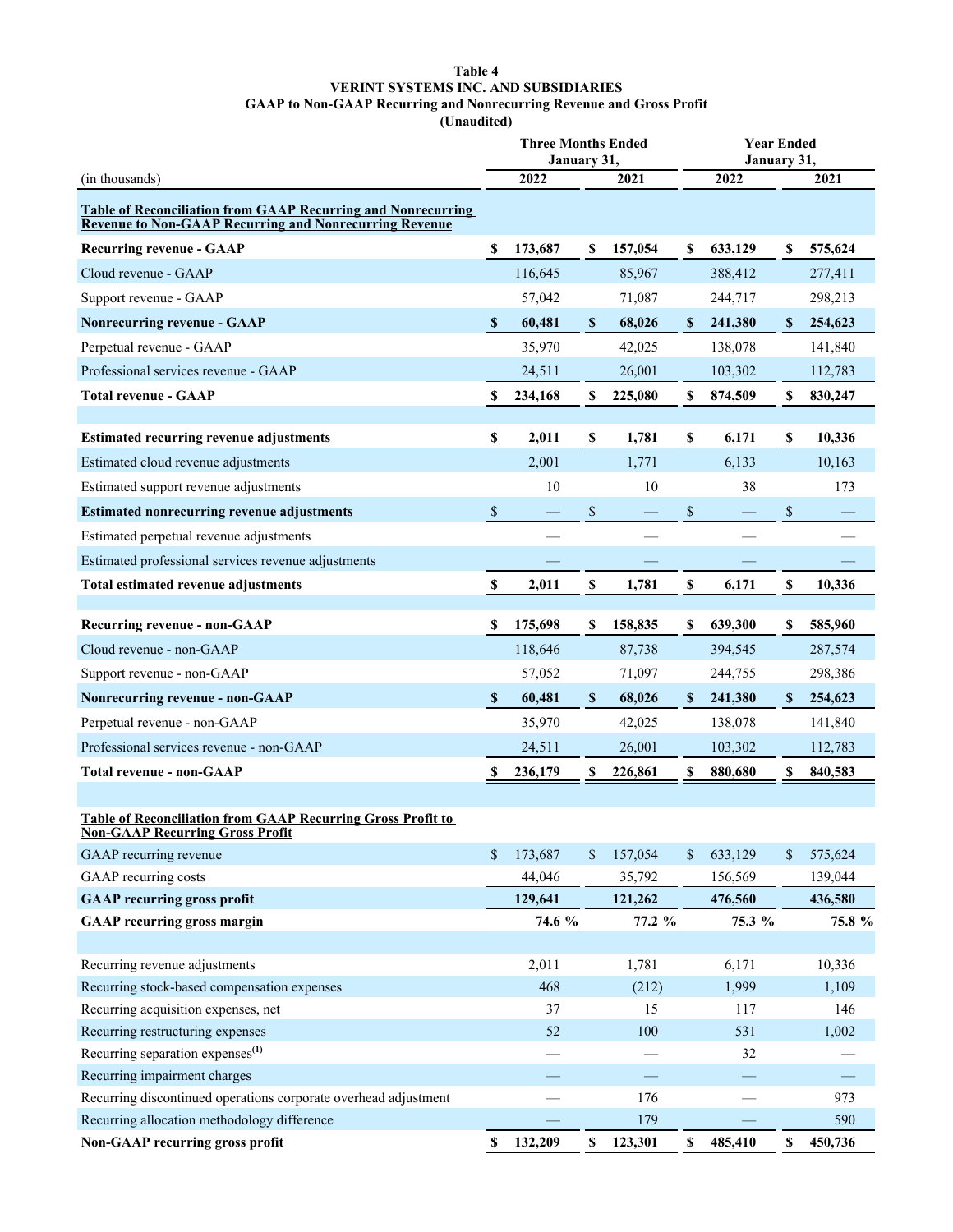|                                                                                                                    | <b>Three Months Ended</b><br>January 31, |        |             |          |     |           | <b>Year Ended</b><br>January 31, |          |
|--------------------------------------------------------------------------------------------------------------------|------------------------------------------|--------|-------------|----------|-----|-----------|----------------------------------|----------|
| (in thousands)                                                                                                     |                                          | 2022   |             | 2021     |     | 2022      |                                  | 2021     |
| <b>Non-GAAP</b> recurring gross margin                                                                             |                                          | 75.2 % |             | 77.6%    |     | 75.9 %    |                                  | 76.9 %   |
| <b>Table of Reconciliation from GAAP Nonrecurring Gross Profit to</b><br><b>Non-GAAP Nonrecurring Gross Profit</b> |                                          |        |             |          |     |           |                                  |          |
| GAAP nonrecurring revenue                                                                                          | \$                                       | 60,481 | \$          | 68,026   | \$. | 241,380   | S.                               | 254,623  |
| GAAP nonrecurring costs                                                                                            |                                          | 33,317 |             | 34,710   |     | 124,226   |                                  | 130,545  |
| <b>GAAP</b> nonrecurring gross profit                                                                              |                                          | 27,164 |             | 33,316   |     | 117,154   |                                  | 124,078  |
| <b>GAAP</b> nonrecurring gross margin                                                                              |                                          | 44.9 % |             | 49.0 $%$ |     | 48.5 $\%$ |                                  | 48.7 $%$ |
|                                                                                                                    |                                          |        |             |          |     |           |                                  |          |
| Nonrecurring revenue adjustments                                                                                   |                                          |        |             |          |     |           |                                  |          |
| Nonrecurring stock-based compensation expenses                                                                     |                                          | 642    |             | 58       |     | 3,029     |                                  | 2,184    |
| Nonrecurring acquisition expenses, net                                                                             |                                          | 132    |             | 3        |     | 223       |                                  | 206      |
| Nonrecurring restructuring expenses                                                                                |                                          |        |             | 309      |     | 313       |                                  | 1,168    |
| Nonrecurring separation expenses <sup>(1)</sup>                                                                    |                                          |        |             |          |     | 46        |                                  |          |
| Nonrecurring impairment charges                                                                                    |                                          |        |             |          |     |           |                                  | 145      |
| Nonrecurring discontinued operations corporate overhead adjustment                                                 |                                          |        |             | 1,189    |     |           |                                  | 3,702    |
| Nonrecurring allocation methodology difference                                                                     |                                          |        |             | (584)    |     |           |                                  | (1, 409) |
| <b>Non-GAAP nonrecurring gross profit</b>                                                                          | S                                        | 27,938 | $\mathbf S$ | 34,291   | S   | 120,765   | <sup>S</sup>                     | 130,074  |
| Non-GAAP nonrecurring gross margin                                                                                 |                                          | 46.2 % |             | 50.4 %   |     | 50.0%     |                                  | 51.1 %   |

(1) For the three months and year ended January 31, 2021, separation expenses are considered part of discontinued operations and are, therefore, not included in the reported results from continuing operations.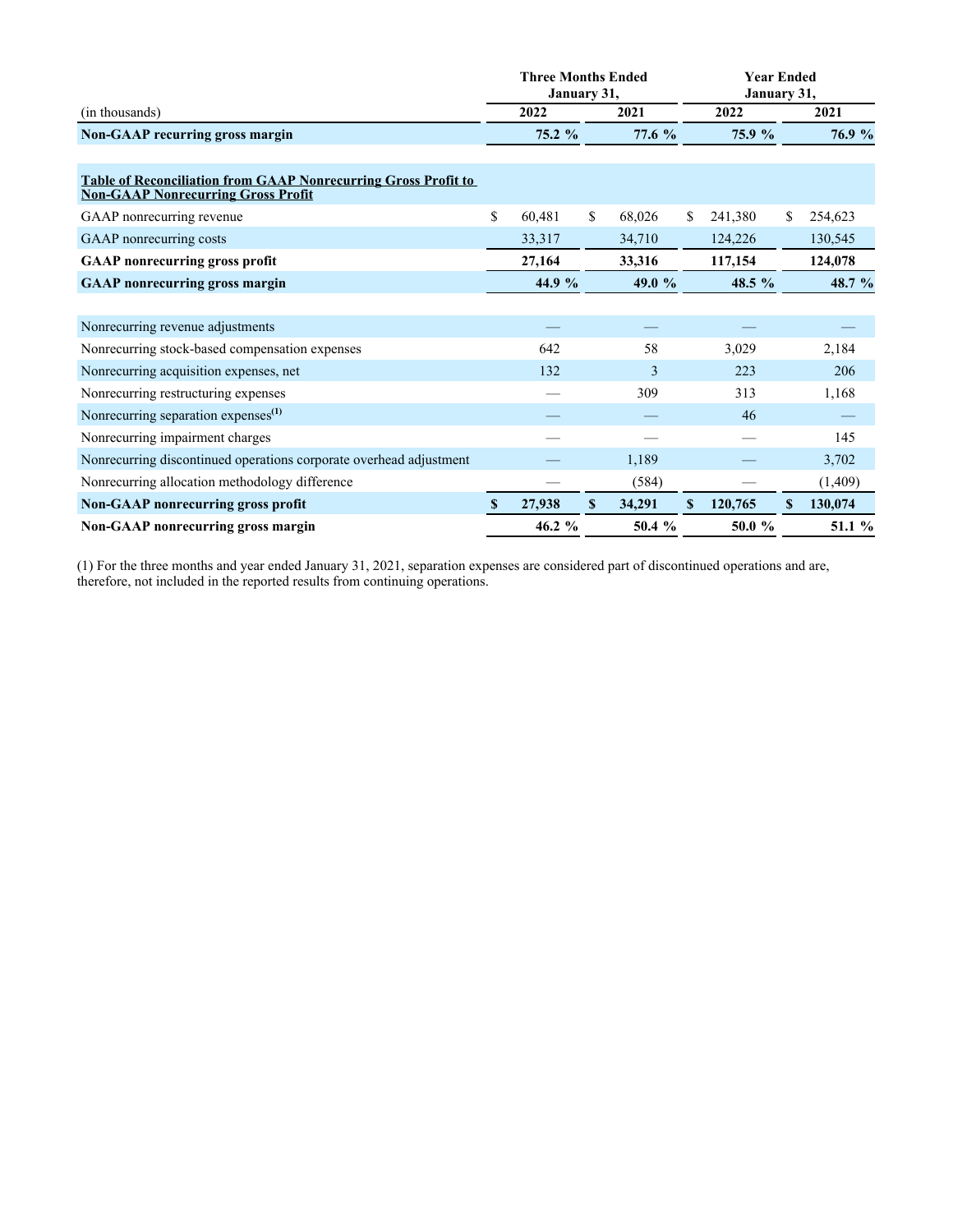#### **Table 5 VERINT SYSTEMS INC. AND SUBSIDIARIES Calculation of Change in Revenue on a Constant Currency Basis (Unaudited)**

|                                                                                                     | <b>GAAP Revenue</b> |                                     |    |                      |     | <b>Non-GAAP Revenue</b>      |    |                      |
|-----------------------------------------------------------------------------------------------------|---------------------|-------------------------------------|----|----------------------|-----|------------------------------|----|----------------------|
| (in thousands, except percentages)                                                                  |                     | <b>Three Months</b><br><b>Ended</b> |    | Year<br><b>Ended</b> |     | <b>Three Months</b><br>Ended |    | Year<br><b>Ended</b> |
| Revenue for the three months and year ended January 31, 2021                                        | \$                  | 225,080                             | S. | 830.247              | S.  | 226.861                      | S  | 840,583              |
| Revenue for the three months and year ended January 31, 2022                                        | S                   | 234,168                             |    | 874.509              | S   | 236.179                      | \$ | 880,680              |
| Revenue for the three months and year ended January 31, 2022 at<br>constant currency <sup>(1)</sup> | \$                  | 235,000                             | \$ | 865,000              | \$. | 237,000                      | \$ | 871,000              |
| Reported period-over-period revenue growth                                                          |                     | 4.0 $%$                             |    | 5.3 %                |     | 4.1 $%$                      |    | 4.8 $%$              |
| % impact from change in foreign currency exchange rates                                             |                     | $0.4\%$                             |    | $(1.1)\%$            |     | $0.4\%$                      |    | $(1.2)\%$            |
| Constant currency period-over-period revenue growth                                                 |                     | $4.4\%$                             |    | $4.2 \%$             |     | $4.5\%$                      |    | $3.6 \%$             |

(1) Revenue for the three months and year ended January 31, 2022 at constant currency is calculated by translating current-period GAAP or non-GAAP foreign currency revenue (as applicable) into U.S. dollars using average foreign currency exchange rates for the three months and year ended January 31, 2021 rather than actual current-period foreign currency exchange rates.

For further information see "Supplemental Information About Constant Currency" at the end of this press release.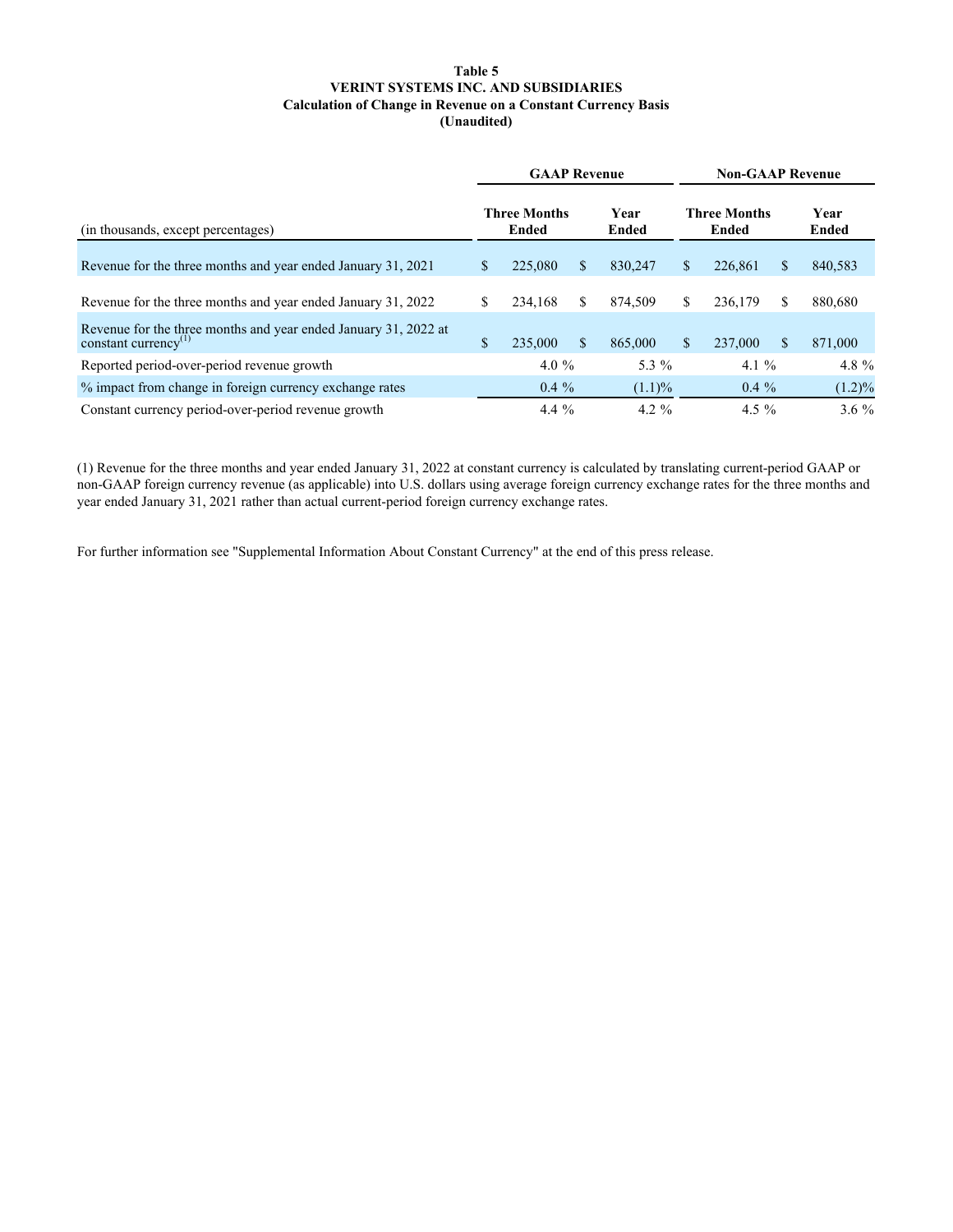#### **Table 6 VERINT SYSTEMS INC. AND SUBSIDIARIES Condensed Consolidated Balance Sheets (Unaudited)**

|                                                                                                                                                                                                                                                                                |              | January 31, |              |           |
|--------------------------------------------------------------------------------------------------------------------------------------------------------------------------------------------------------------------------------------------------------------------------------|--------------|-------------|--------------|-----------|
| (in thousands, except share and per share data)                                                                                                                                                                                                                                |              | 2022        |              | 2021      |
| <b>Assets</b>                                                                                                                                                                                                                                                                  |              |             |              |           |
| <b>Current Assets:</b>                                                                                                                                                                                                                                                         |              |             |              |           |
| Cash and cash equivalents                                                                                                                                                                                                                                                      | \$           | 358,805     | \$           | 585,273   |
| Restricted cash and cash equivalents, and restricted bank time deposits                                                                                                                                                                                                        |              | 6           |              | 15        |
| Short-term investments                                                                                                                                                                                                                                                         |              | 765         |              | 46,300    |
| Accounts receivable, net of allowance for doubtful accounts of \$1.3 million and \$1.6 million,<br>respectively                                                                                                                                                                |              | 193,831     |              | 206,157   |
| Contract assets, net                                                                                                                                                                                                                                                           |              | 42,688      |              | 36,716    |
| Inventories                                                                                                                                                                                                                                                                    |              | 5,337       |              | 5,541     |
| Prepaid expenses and other current assets                                                                                                                                                                                                                                      |              | 53,746      |              | 42,814    |
| Current assets of discontinued operations                                                                                                                                                                                                                                      |              |             |              | 354,926   |
| <b>Total current assets</b>                                                                                                                                                                                                                                                    |              | 655,178     |              | 1,277,742 |
| Property and equipment, net                                                                                                                                                                                                                                                    |              | 64,090      |              | 69,090    |
| Operating lease right-of-use assets                                                                                                                                                                                                                                            |              | 35,433      |              | 57,849    |
| Goodwill                                                                                                                                                                                                                                                                       |              | 1,353,421   |              | 1,327,407 |
| Intangible assets, net                                                                                                                                                                                                                                                         |              | 118,254     |              | 143,744   |
| Long-term deferred income taxes                                                                                                                                                                                                                                                |              | 8,091       |              | 7,287     |
| Other assets                                                                                                                                                                                                                                                                   |              | 126,638     |              | 97,224    |
| Long-term assets of discontinued operations                                                                                                                                                                                                                                    |              |             |              | 280,952   |
| <b>Total assets</b>                                                                                                                                                                                                                                                            | $\mathbf{s}$ | 2,361,105   | $\mathbf{s}$ | 3,261,295 |
|                                                                                                                                                                                                                                                                                |              |             |              |           |
| Liabilities, Temporary Equity, and Stockholders' Equity                                                                                                                                                                                                                        |              |             |              |           |
| <b>Current Liabilities:</b>                                                                                                                                                                                                                                                    |              |             |              |           |
| Accounts payable                                                                                                                                                                                                                                                               | \$           | 39,501      | S            | 35,463    |
| Accrued expenses and other current liabilities                                                                                                                                                                                                                                 |              | 168,694     |              | 211,517   |
| Current maturities of long-term debt                                                                                                                                                                                                                                           |              |             |              | 386,713   |
| Contract liabilities                                                                                                                                                                                                                                                           |              | 271,271     |              | 261,033   |
| Current liabilities of discontinued operations                                                                                                                                                                                                                                 |              |             |              | 268,713   |
| <b>Total current liabilities</b>                                                                                                                                                                                                                                               |              | 479,466     |              | 1,163,439 |
| Long-term debt                                                                                                                                                                                                                                                                 |              | 406,954     |              | 402,781   |
| Long-term contract liabilities                                                                                                                                                                                                                                                 |              | 15,872      |              | 16,502    |
| Operating lease liabilities                                                                                                                                                                                                                                                    |              | 28,457      |              | 56,712    |
| Long-term deferred income taxes                                                                                                                                                                                                                                                |              | 17,460      |              | 32,991    |
| Other liabilities                                                                                                                                                                                                                                                              |              | 21,996      |              | 42,719    |
| Long-term liabilities of discontinued operations                                                                                                                                                                                                                               |              |             |              | 58,118    |
| <b>Total liabilities</b>                                                                                                                                                                                                                                                       |              | 970,205     |              | 1,773,262 |
| <b>Commitments and Contingencies</b>                                                                                                                                                                                                                                           |              |             |              |           |
| <b>Temporary Equity:</b>                                                                                                                                                                                                                                                       |              |             |              |           |
| Preferred Stock - \$0.001 par value; authorized 2,207,000 shares                                                                                                                                                                                                               |              |             |              |           |
| Series A Preferred Stock; 200,000 shares issued and outstanding at January 31, 2022 and January 31,<br>2021, respectively; aggregate liquidation preference and current redemption value of \$206,067 and<br>\$206,067 at January 31, 2022 and January 31, 2021, respectively. |              | 200,628     |              | 200,628   |
| Series B Preferred Stock; 200,000 shares issued and outstanding at January 31, 2022; no shares issued<br>and outstanding at January 31, 2021; aggregate liquidation preference and current redemption value of<br>\$206,067 at January 31, 2022.                               |              | 235,693     |              |           |
| Equity component of currently redeemable convertible notes                                                                                                                                                                                                                     |              |             |              | 4,841     |
| <b>Total temporary equity</b>                                                                                                                                                                                                                                                  |              | 436,321     |              | 205,469   |
| <b>Stockholders' Equity:</b>                                                                                                                                                                                                                                                   |              |             |              |           |
| Common stock - \$0.001 par value; authorized 120,000,000 shares. Issued 66,211,000 and 70,177,000;<br>outstanding 66,211,000 and 65,773,000 shares at January 31, 2022 and January 31, 2021, respectively                                                                      |              | 66          |              | 70        |
| Additional paid-in capital                                                                                                                                                                                                                                                     |              | 1,125,152   |              | 1,726,166 |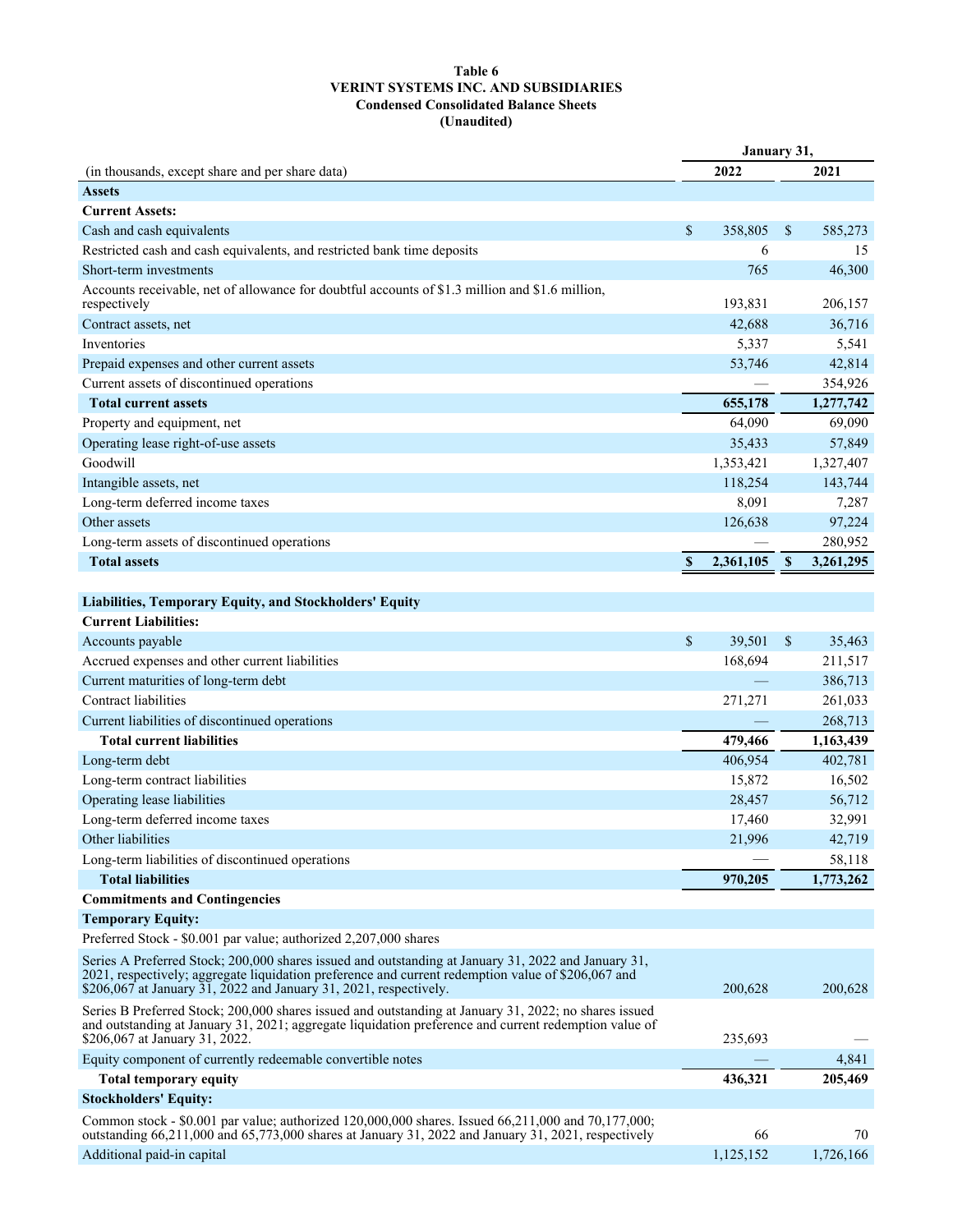| January 31, |            |
|-------------|------------|
| 2022        | 2021       |
|             | (208, 124) |
| (54, 509)   | (113,797)  |
| (118, 515)  | (136, 878) |
| 952,194     | 1,267,437  |
| 2,385       | 15,127     |
| 954,579     | 1,282,564  |
| 2,361,105   | 3,261,295  |
|             |            |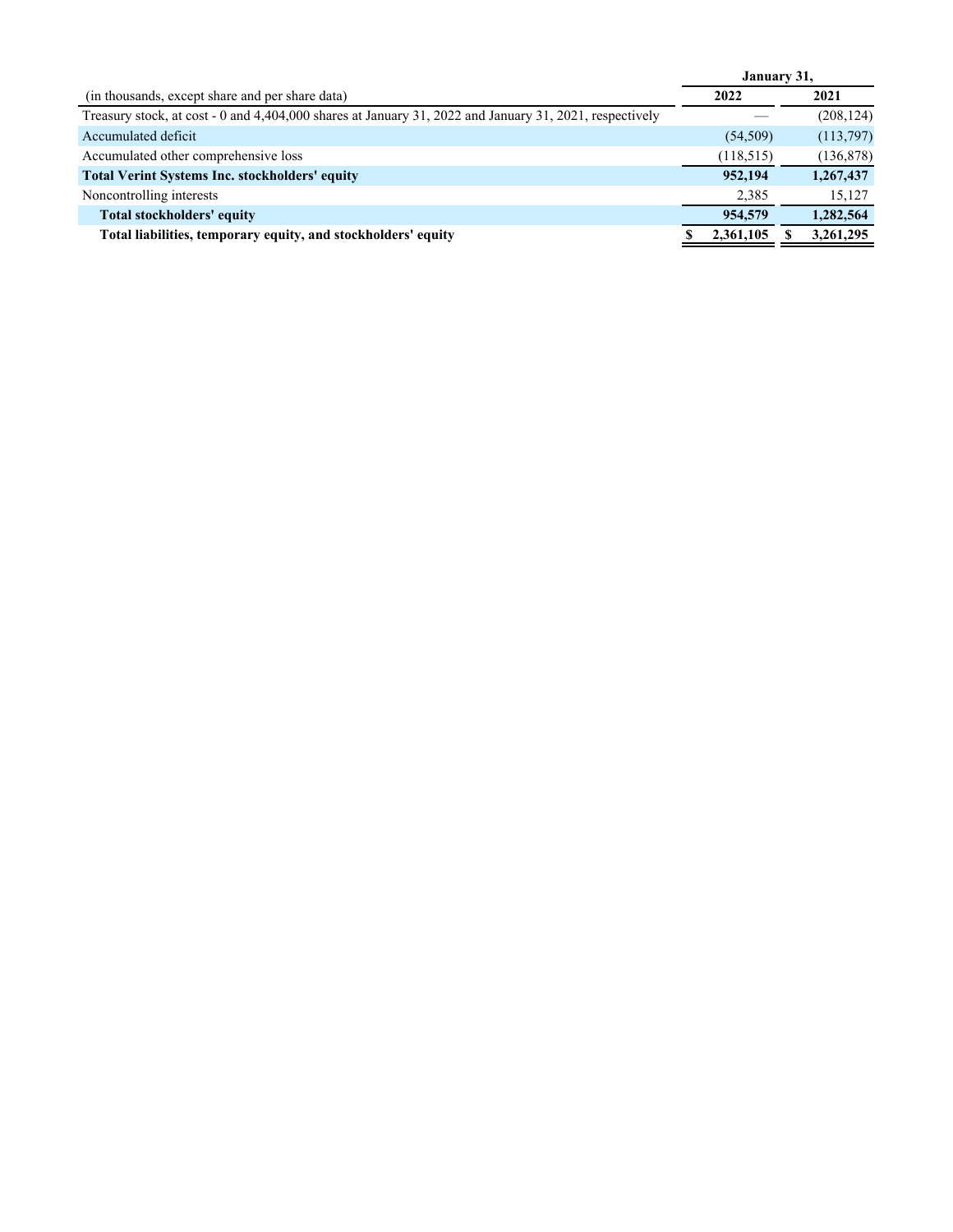#### **Table 7 VERINT SYSTEMS INC. AND SUBSIDIARIES Condensed Consolidated Statements of Cash Flows (Unaudited)**

|                                                                                                                        |              | <b>Year Ended January 31,</b> |  |
|------------------------------------------------------------------------------------------------------------------------|--------------|-------------------------------|--|
| (in thousands)                                                                                                         | 2022         | 2021                          |  |
| Cash flows from operating activities:                                                                                  |              |                               |  |
| Net income (loss)                                                                                                      | \$<br>15,651 | \$<br>(107)                   |  |
| (Income) from discontinued operations, net of income taxes                                                             |              | (48, 494)                     |  |
| Adjustments to reconcile net income (loss) from continuing operations to net cash provided by<br>operating activities: |              |                               |  |
| Depreciation and amortization                                                                                          | 75,449       | 85,380                        |  |
| Provision for credit losses                                                                                            | 1,396        | 1,959                         |  |
| Stock-based compensation, excluding cash-settled awards                                                                | 65,246       | 45,208                        |  |
| Change in fair value of future tranche right                                                                           | (15, 810)    | 56,146                        |  |
| Amortization of discount on convertible notes                                                                          |              | 12,883                        |  |
| Benefit from deferred income taxes                                                                                     | (11, 323)    | (1,398)                       |  |
| Non-cash losses on derivative financial instruments, net                                                               | 14,374       | 1,267                         |  |
| Losses on early retirements of debt                                                                                    | 2,474        | 143                           |  |
| Other non-cash items, net                                                                                              | 7,416        | (1,804)                       |  |
| Changes in operating assets and liabilities, net of effects of business combinations and divestitures:                 |              |                               |  |
| Accounts receivable                                                                                                    | 11,712       | (3,896)                       |  |
| Contract assets                                                                                                        | (6,391)      | (63)                          |  |
| Inventories                                                                                                            | (713)        | 599                           |  |
| Prepaid expenses and other assets                                                                                      | (33,107)     | (28, 166)                     |  |
| Accounts payable and accrued expenses                                                                                  | (1,772)      | 33,380                        |  |
| Contract liabilities                                                                                                   | 7,820        | 5,438                         |  |
| Other liabilities                                                                                                      | (2,321)      | 534                           |  |
| Other, net                                                                                                             | 4,553        | 644                           |  |
| Net cash provided by operating activities — continuing operations                                                      | 134,654      | 159,653                       |  |
| Net cash (used in) provided by operating activities - discontinued operations                                          | (9,055)      | 94,193                        |  |
| Net cash provided by operating activities                                                                              | 125,599      | 253,846                       |  |
| Cash flows from investing activities:                                                                                  |              |                               |  |
| Cash paid for business combinations, including adjustments, net of cash acquired                                       | (57, 024)    |                               |  |
| Purchases of property and equipment                                                                                    | (16,962)     | (14,035)                      |  |
| Purchases of investments                                                                                               | (751)        | (102, 531)                    |  |
| Maturities and sales of investments                                                                                    | 46,299       | 69,763                        |  |
| Settlements of derivative financial instruments not designated as hedges                                               | (69)         | (54)                          |  |
| Cash paid for capitalized software development costs                                                                   | (7,560)      | (7,312)                       |  |
| Change in restricted bank time deposits, including long-term portion                                                   | 107          | 154                           |  |
| Other investing activities                                                                                             | 60           |                               |  |
| Net cash used in investing activities — continuing operations                                                          | (35,900)     | (54, 015)                     |  |
| Net cash provided by investing activities - discontinued operations                                                    |              | 16,772                        |  |
| Net cash used in investing activities                                                                                  | (35,900)     | (37, 243)                     |  |
|                                                                                                                        |              |                               |  |
| Cash flows from financing activities:                                                                                  |              |                               |  |
| Proceeds from issuance of preferred stock and future tranche right, net of issuance costs                              | 198,731      | 197,254                       |  |
| Proceeds from borrowings                                                                                               | 315,000      | 155,000                       |  |
| Repayments of borrowings and other financing obligations                                                               | (313, 354)   | (207, 165)                    |  |
| Payments to repurchase convertible notes                                                                               |              | (13,032)                      |  |
| Settlement of 2014 Notes                                                                                               | (386, 887)   |                               |  |
| Purchases of capped calls                                                                                              | (41,060)     |                               |  |
| Payments of equity issuance, debt issuance, and other debt-related costs                                               | (10,708)     | (2, 287)                      |  |
| Distributions paid to noncontrolling interest                                                                          | (1,110)      | (5, 414)                      |  |
| Purchases of treasury stock and common stock for retirement                                                            | (75, 955)    | (36, 836)                     |  |
| Preferred stock dividend payments                                                                                      | (12, 856)    | (1, 589)                      |  |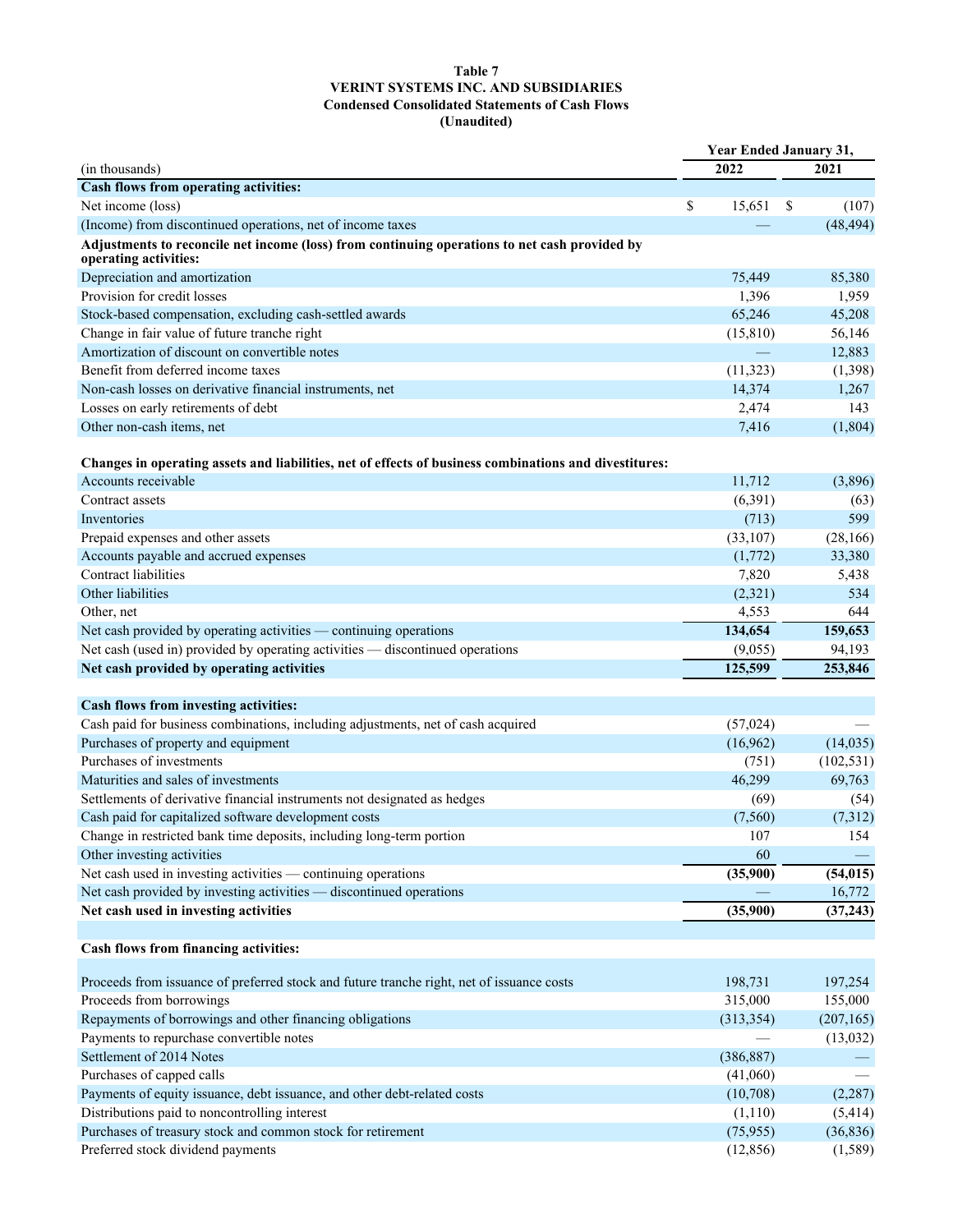|                                                                                                                                                  | <b>Year Ended January 31,</b> |            |              |          |  |
|--------------------------------------------------------------------------------------------------------------------------------------------------|-------------------------------|------------|--------------|----------|--|
| (in thousands)                                                                                                                                   |                               | 2022       |              | 2021     |  |
| Payment for termination of interest rate swap                                                                                                    |                               | (16,502)   |              |          |  |
| Net cash transferred to Cognyte Software Ltd.                                                                                                    |                               | (114, 657) |              |          |  |
| Dividend and other settlements received from Cognyte Software Ltd.                                                                               |                               | 38,280     |              |          |  |
| Payments of deferred purchase price and contingent consideration for business combinations (financing<br>portion) and other financing activities |                               | (9,045)    |              | (9,121)  |  |
| Net cash (used in) provided by financing activities — continuing operations                                                                      |                               | (430, 123) |              | 76,810   |  |
| Net cash used in financing activities — discontinued operations                                                                                  |                               |            |              | (4, 877) |  |
| Net cash (used in) provided by financing activities                                                                                              |                               | (430, 123) |              | 71,933   |  |
| Foreign currency effects on cash, cash equivalents, restricted cash, and restricted cash equivalents                                             |                               | (841)      |              | (60)     |  |
| Net (decrease) increase in cash, cash equivalents, restricted cash, and restricted cash equivalents                                              |                               | (341, 265) |              | 288,476  |  |
| Cash, cash equivalents, restricted cash, and restricted cash equivalents, beginning of year                                                      |                               | 700,133    |              | 411,657  |  |
| Cash, cash equivalents, restricted cash, and restricted cash equivalents, end of year                                                            |                               | 358,868    | S,           | 700,133  |  |
| Reconciliation of cash, cash equivalents, restricted cash, and restricted cash equivalents at end of<br>year to the consolidated balance sheets: |                               |            |              |          |  |
| Cash and cash equivalents                                                                                                                        | S                             | 358,805    | S            | 663,843  |  |
| Restricted cash and cash equivalents included in restricted cash and cash equivalents, and restricted bank<br>time deposits                      |                               | 6          |              | 25,910   |  |
| Restricted cash and cash equivalents included in other assets                                                                                    |                               | 57         |              | 10,380   |  |
| Total cash, cash equivalents, restricted cash, and restricted cash equivalents                                                                   | $\mathbf{s}$                  | 358,868    | $\mathbf{s}$ | 700,133  |  |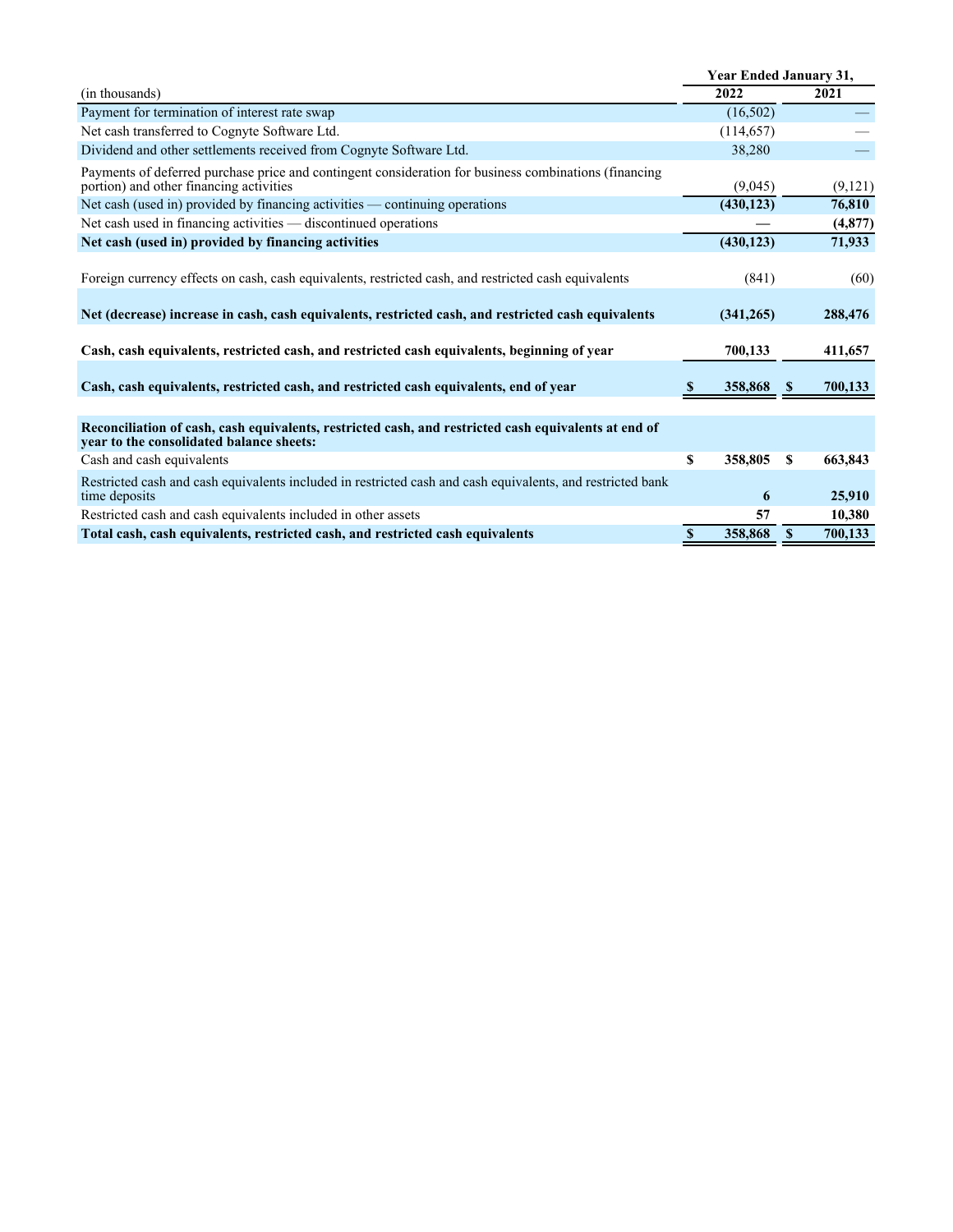## **Verint Systems Inc. and Subsidiaries Supplemental Information About Non-GAAP Financial Measures and Operating Metrics**

This press release contains non-GAAP financial measures, consisting of non-GAAP revenue, non-GAAP recurring revenue, non-GAAP nonrecurring revenue, non-GAAP perpetual revenue, non-GAAP support revenue, non-GAAP professional services revenue, non-GAAP cloud revenue, non-GAAP SaaS revenue, non-GAAP bundled SaaS revenue, non-GAAP unbundled SaaS revenue, non-GAAP optional managed services revenue, non-GAAP recurring gross profit and gross margins, non-GAAP nonrecurring gross profit and gross margins, non-GAAP gross profit and gross margins, non-GAAP research and development, net, non-GAAP selling, general and administrative expenses, non-GAAP operating income and operating margins, non-GAAP other income (expense), net, non-GAAP provision for (benefit from) income taxes and non-GAAP effective income tax rate, non-GAAP net income from continuing operations attributable to Verint Systems Inc. common shares, non-GAAP diluted net income from continuing operations per common share attributable to Verint Systems Inc., adjusted EBITDA and adjusted EBITDA margins, net debt and constant currency measures. The tables above include a reconciliation of each non-GAAP financial measure for completed periods presented in this press release to the most directly comparable GAAP financial measure.

We believe these non-GAAP financial measures, used in conjunction with the corresponding GAAP measures, provide investors with useful supplemental information about the financial performance of our business by:

- *•* facilitating the comparison of our financial results and business trends between periods, by excluding certain items that either can vary significantly in amount and frequency, are based upon subjective assumptions, or in certain cases are unplanned for or difficult to forecast,
- facilitating the comparison of our financial results and business trends with other technology companies who publish similar non-GAAP measures, and
- allowing investors to see and understand key supplementary metrics used by our management to run our business, including for budgeting and forecasting, resource allocation, and compensation matters.

We also make these non-GAAP financial measures available because a number of our investors have informed us that they find this supplemental information useful.

Non-GAAP financial measures should not be considered in isolation as substitutes for, or superior to, comparable GAAP financial measures. The non-GAAP financial measures we present have limitations in that they do not reflect all of the amounts associated with our results of operations as determined in accordance with GAAP, and these non-GAAP financial measures should only be used to evaluate our results of operations in conjunction with the corresponding GAAP financial measures. These non-GAAP financial measures do not represent discretionary cash available to us to invest in the growth of our business, and we may in the future incur expenses similar to or in addition to the adjustments made in these non-GAAP financial measures. Other companies may calculate similar non-GAAP financial measures differently than we do, limiting their usefulness as comparative measures.

Our non-GAAP financial measures are calculated by making the following adjustments to our GAAP financial measures:

*Revenue adjustments.* We exclude from our non-GAAP revenue the impact of fair value adjustments required under GAAP relating to cloud services and customer support contracts acquired in a business acquisition, which would have otherwise been recognized on a stand-alone basis. We believe that it is useful for investors to understand the total amount of revenue that we and the acquired company would have recognized on a stand-alone basis under GAAP, absent the accounting adjustment associated with the business acquisition. Our non-GAAP revenue also reflects certain adjustments from aligning an acquired company's revenue recognition policies to our policies. We believe that our non-GAAP revenue measure helps management and investors understand our revenue trends and serves as a useful measure of ongoing business performance.

*Amortization of acquired technology and other acquired intangible assets.* When we acquire an entity, we are required under GAAP to record the fair values of the intangible assets of the acquired entity and amortize those assets over their useful lives. We exclude the amortization of acquired intangible assets, including acquired technology, from our non-GAAP financial measures because they are inconsistent in amount and frequency and are significantly impacted by the timing and size of acquisitions. We also exclude these amounts to provide easier comparability of pre- and post-acquisition operating results.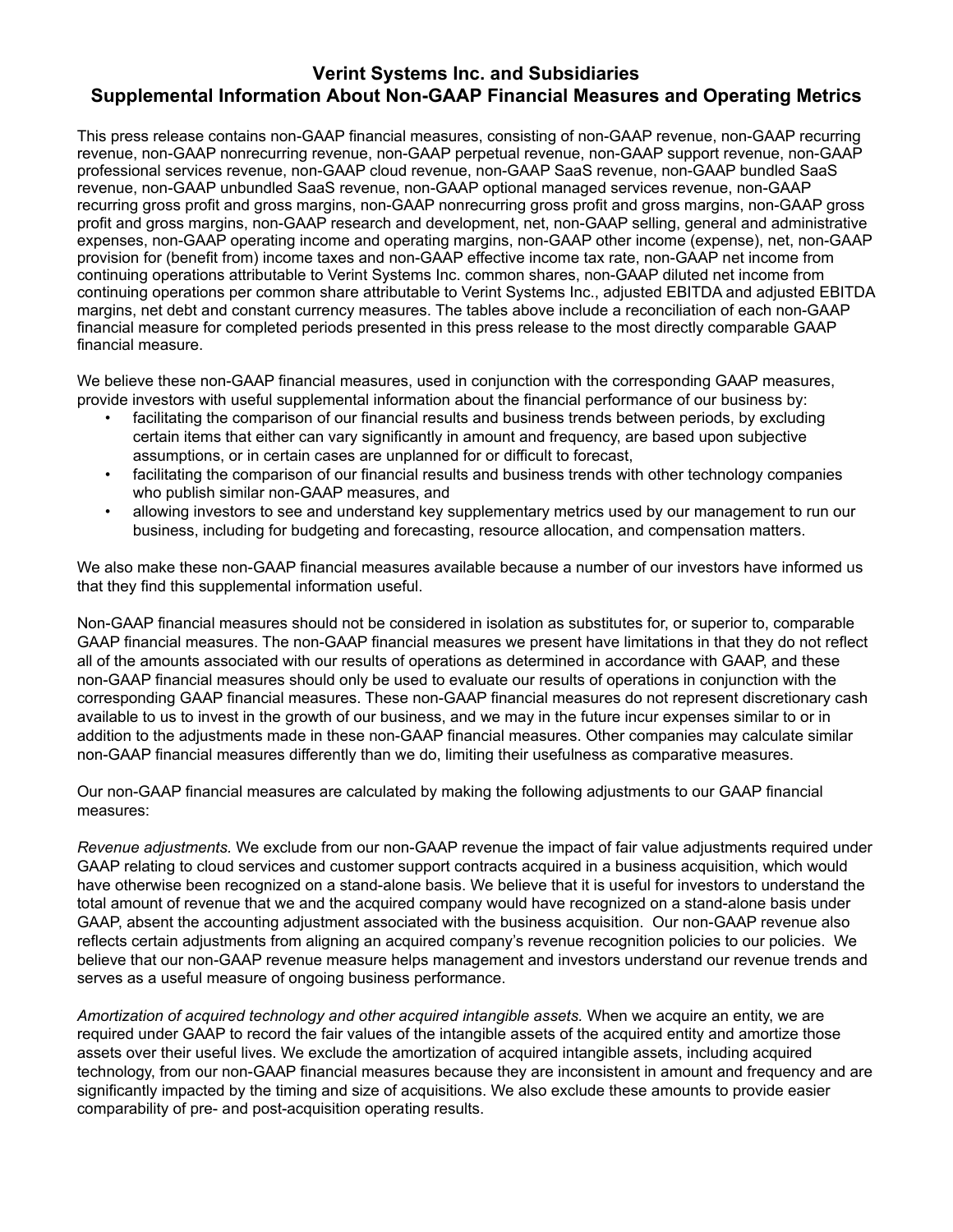*Stock-based compensation expenses.* We exclude stock-based compensation expenses related to restricted stock awards, stock bonus programs, bonus share programs, and other stock-based awards from our non-GAAP financial measures. We evaluate our performance both with and without these measures because stock-based compensation is typically a non-cash expense and can vary significantly over time based on the timing, size and nature of awards granted, and is influenced in part by certain factors which are generally beyond our control, such as the volatility of the price of our common stock. In addition, measurement of stock-based compensation is subject to varying valuation methodologies and subjective assumptions, and therefore we believe that excluding stockbased compensation from our non-GAAP financial measures allows for meaningful comparisons of our current operating results to our historical operating results and to other companies in our industry.

*Unrealized gains and losses on certain derivatives, net.* We exclude from our non-GAAP financial measures unrealized gains and losses on certain derivatives which are not designated as hedges under accounting guidance. We exclude unrealized gains and losses on foreign currency derivatives that serve as economic hedges against variability in the cash flows of recognized assets or liabilities, or of forecasted transactions. These contracts, if designated as hedges under accounting guidance, would be considered "cash flow" hedges. These unrealized gains and losses are excluded from our non-GAAP financial measures because they are non-cash transactions which are highly variable from period to period. Upon settlement of these foreign currency derivatives, any realized gain or loss is included in our non-GAAP financial measures.

*Amortization of convertible note discount.* Our non-GAAP financial measures for periods prior to February 1, 2021 exclude the amortization of the imputed discount on our convertible notes. Under GAAP, certain convertible debt instruments that may be settled in cash upon conversion were required to be bifurcated into separate liability (debt) and equity (conversion option) components in a manner that reflected the issuer's assumed non-convertible debt borrowing rate. For GAAP purposes, we were required to recognize imputed interest expense on the difference between our assumed non-convertible debt borrowing rate and the coupon rate on our 1.50% convertible notes. This difference is excluded from our non-GAAP financial measures because we believe that this expense is based upon subjective assumptions and does not reflect the cash cost of our convertible debt. Effective with the February 1, 2021 adoption of Accounting Standards Update ("ASU") 2020-06, Accounting for Convertible Instruments and Contracts in an Entity's Own Equity, we no longer record the conversion feature of our convertible senior notes in equity. Instead, we combined the previously separated equity component with the liability component, which together is classified as debt, thereby eliminating the subsequent amortization of the debt discount as interest expense.

*Expenses and losses on debt modification or retirement*. We exclude from our non-GAAP financial measures losses on early retirements of debt attributable to refinancing or repaying our debt, and expenses incurred to modify debt terms, because we believe they are not reflective of our ongoing operations.

*Change in fair value of future tranche right.* On December 4, 2019, we entered into an Investment Agreement with an affiliate of Apax Partners (the "Apax Investor"), whereby the Apax Investor agreed to make an investment in us of up to \$400.0 million of convertible preferred stock. In connection with the Apax Investor's first \$200.0 million investment on May 7, 2020 (for 200,000 shares of Series A Preferred Stock), we determined that our obligation to issue, and the Apax Investor's obligation to purchase the Series B Preferred Stock in connection with the completion of the spin-off of Cognyte Software Ltd. (our former Cyber Intelligence Solutions business) and other customary closing conditions (the "Future Tranche Right") met the definition of a freestanding financial instrument. This Future Tranche Right was reported at fair value as an asset or liability on our consolidated balance sheet and was remeasured at fair value each reporting period until the settlement of the right at the time of issuance of the Series B Preferred Stock, which occurred on April 6, 2021. Changes in its fair value were recognized as a non-cash charge or benefit within other income (expense), net on the condensed consolidated statement of operations. We excluded this change in fair value of the Future Tranche Right from our non-GAAP financial measures because it is unusual in nature, can vary significantly in amount, and is unrelated to our ongoing operations.

*Acquisition expenses (benefit), net.* In connection with acquisition activity (including with respect to acquisitions that are not consummated), we incur expenses (benefits), including legal, accounting, and other professional fees, integration costs, changes in the fair value of contingent consideration obligations, and other costs. Integration costs may consist of information technology expenses as systems are integrated across the combined entity, consulting expenses, marketing expenses, and professional fees, as well as non-cash charges to write-off or impair the value of redundant assets. We exclude these expenses from our non-GAAP financial measures because they are unpredictable, can vary based on the size and complexity of each transaction, and are unrelated to our continuing operations or to the continuing operations of the acquired businesses.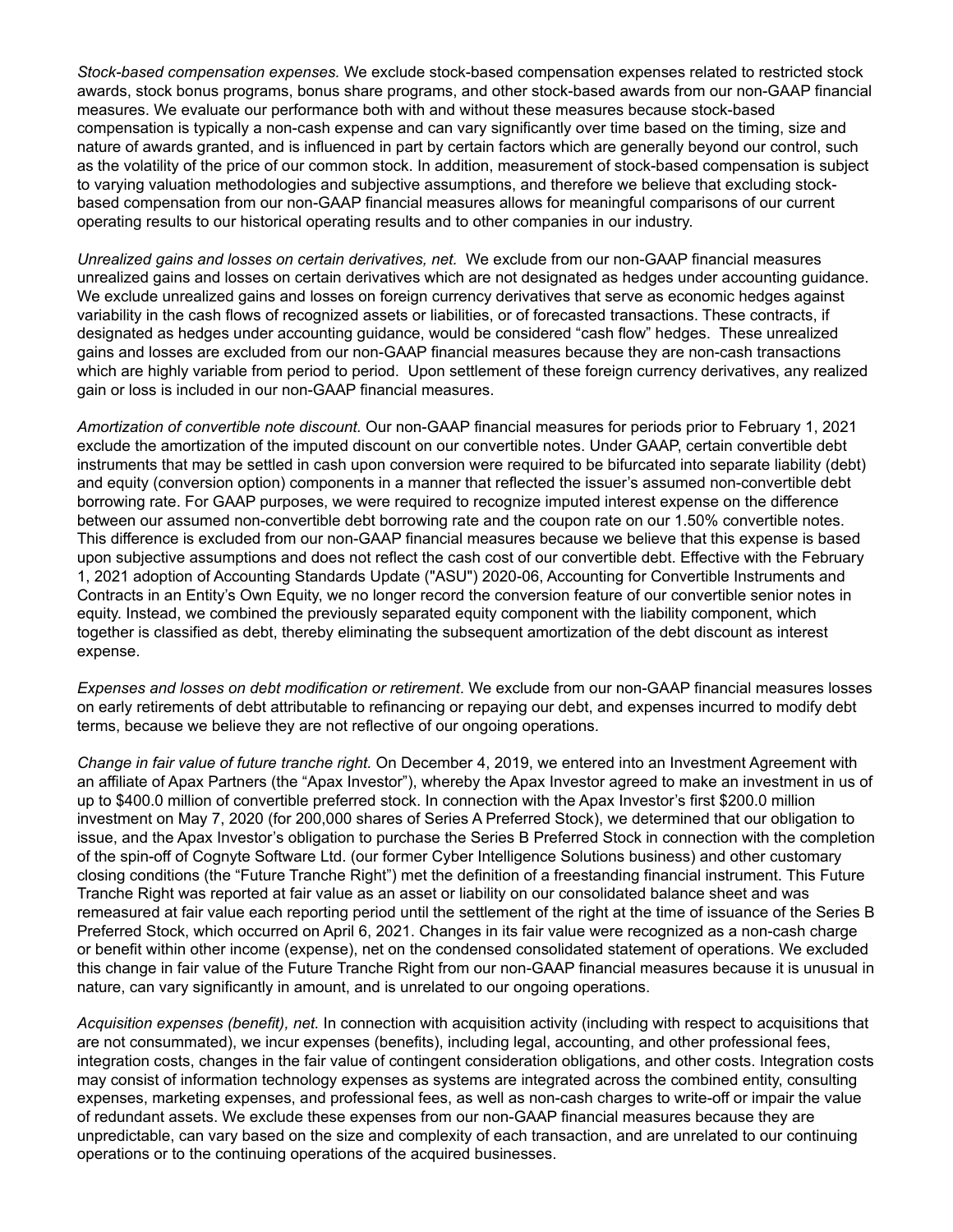*Restructuring expenses.* We exclude restructuring expenses from our non-GAAP financial measures, which include employee termination costs, facility exit costs (except as included in Accelerated lease costs), certain professional fees, asset impairment charges, and other costs directly associated with resource realignments incurred in reaction to changing strategies or business conditions. All of these costs can vary significantly in amount and frequency based on the nature of the actions as well as the changing needs of our business and we believe that excluding them provides easier comparability of pre- and post-restructuring operating results.

*Separation expenses.* On February 1, 2021, we completed the previously announced spin-off of Cognyte Software Ltd., whose business and operations consist of our former Cyber Intelligence Solutions business. We have incurred significant expenses in connection with the spin-off, including third-party advisory, accounting, legal, consulting, and other similar services related to the separation as well as costs associated with the operational separation of the two businesses, including those related to human resources, brand management, real estate, and information technology (which are included in Separation expenses to the extent not capitalized). Separation expenses also include incremental cash income taxes related to the reorganization of legal entities and operations in order to effect the separation. These costs are incremental to our normal operating expenses and are being incurred solely as a result of the separation transaction. Accordingly, we are excluding these separation expenses from our non-GAAP financial measures in order to evaluate our performance on a comparable basis.

*Accelerated lease costs.* We exclude accelerated facility costs due to the early termination or abandonment of certain office leases as a result of our move to a hybrid work model. In connection with these facility lease exits, we incur accelerated lease expense. We exclude these charges because they are not reflective of our ongoing business and operating results.

*Impairment charges and other adjustments.* We exclude from our non-GAAP financial measures asset impairment charges (other than those already included within restructuring or acquisition activity), IT infrastructure costs and other charges associated with modifying the workplace, rent expense for redundant facilities, gains or losses on sales of property, gains or losses on settlements of certain legal matters, and certain professional fees unrelated to our ongoing operations, all of which are unusual in nature and can vary significantly in amount and frequency.

*Discontinued operations corporate overhead adjustment.* These amounts represent general corporate overhead costs related to executive management, finance, legal, information technology, and other shared services functions that were historically allocated to Cognyte, but are not permitted to be included in discontinued operations under GAAP guidelines as they represent indirect expenses of Cognyte.

*Allocation methodology difference.* These amounts are the result of presenting our former Cyber Intelligence Solutions business on a discontinued operations basis for quarters previously reported due to the completion of the spin-off on February 1, 2021. This adjustment represents the difference between the allocation of shared corporate support expenses under GAAP guidelines for reporting discontinued operations compared to management's previously estimated allocations of those shared corporate support expenses.

*Non-GAAP income tax adjustments*. We exclude our GAAP provision for (benefit from) income taxes from our non-GAAP measures of net income attributable to Verint Systems Inc., and instead include a non-GAAP provision for income taxes, determined by applying a non-GAAP effective income tax rate to our income before provision for income taxes, as adjusted for the non-GAAP items described above. The non-GAAP effective income tax rate is generally based upon the income taxes we expect to pay in the reporting year. Our GAAP effective income tax rate can vary significantly from year to year as a result of tax law changes, settlements with tax authorities, changes in the geographic mix of earnings including acquisition activity, changes in the projected realizability of deferred tax assets, and other unusual or period-specific events, all of which can vary in size and frequency. We believe that our non-GAAP effective income tax rate removes much of this variability and facilitates meaningful comparisons of operating results across periods. Our non-GAAP effective income tax rate for the year ending January 31, 2022 is 11% and was 8% for the year ended January 31, 2021. We evaluate our non-GAAP effective income tax rate on an ongoing basis, and it can change from time to time. Our non-GAAP income tax rate can differ materially from our GAAP effective income tax rate.

## Revenue Metrics and Operating Metrics

Recurring revenue, on both a GAAP and non-GAAP basis, is the portion of our revenue that we believe is likely to be renewed in the future, and primarily consists of cloud revenue and initial and renewal post contract support.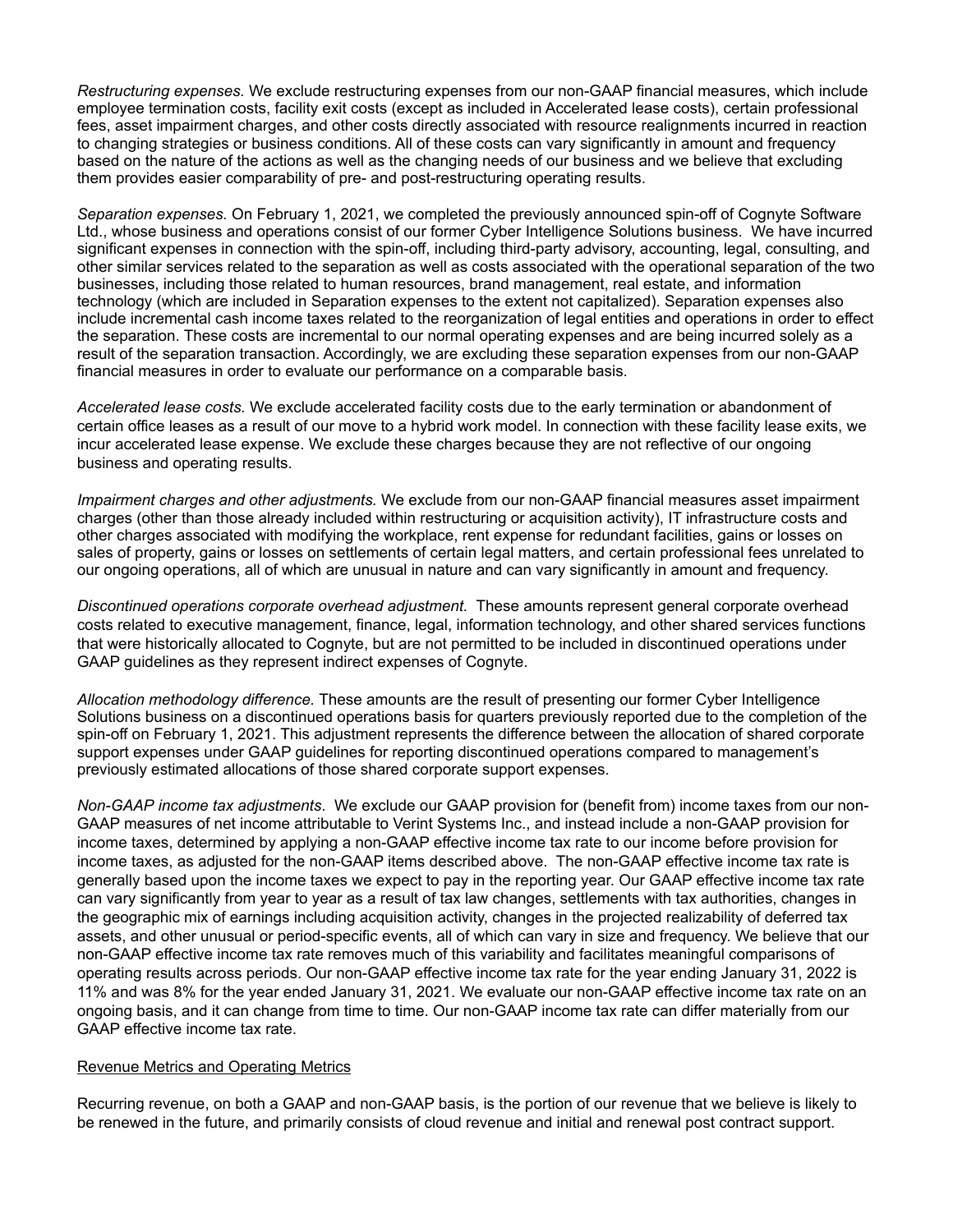Nonrecurring revenue, on both a GAAP and non-GAAP basis, primarily consists of our perpetual licenses, consulting, implementation and installation services, hardware, and training.

Cloud revenue primarily consists of SaaS and optional managed services.

SaaS revenue includes bundled SaaS, software with standard managed services and unbundled SaaS (including associated support) that we account for as term licenses where managed services are purchased separately.

Optional Managed Services is recurring services that are intended to improve our customers operations and reduce expenses.

New SaaS Annual Contract Value (ACV) includes the annualized contract value of all new SaaS contracts received within the period; in cases where SaaS is offered to partners through usage-based contracts, we include the incremental value of usage contracts over a rolling four quarters.

New Perpetual License Equivalent Bookings are used to normalize between perpetual and SaaS bookings and measure overall software bookings growth. We calculate new perpetual license equivalent bookings by adding to perpetual licenses an amount equal to New SaaS ACV bookings multiplied by a conversion factor that normalizes the mix of bundled and unbundled SaaS and perpetual bookings in a given period. The conversion factor used is based on our order mix and may change from period to period. Management uses perpetual license equivalent bookings to understand our performance, including our software bookings growth and SaaS/perpetual license mix. This metric should not be viewed in isolation from other operating metrics that we make available to investors.

#### Adjusted EBITDA

Adjusted EBITDA is a non-GAAP measure defined as net income (loss) before interest expense, interest income, income taxes, depreciation expense, amortization expense, stock-based compensation expenses, revenue adjustments, restructuring expenses, acquisition expenses, and other expenses excluded from our non-GAAP financial measures as described above. We believe that adjusted EBITDA is also commonly used by investors to evaluate operating performance between companies because it helps reduce variability caused by differences in capital structures, income taxes, stock-based compensation expenses, accounting policies, and depreciation and amortization policies. Adjusted EBITDA is also used by credit rating agencies, lenders, and other parties to evaluate our creditworthiness.

#### Net Debt

Net Debt is a non-GAAP measure defined as the sum of long-term and short-term debt on our consolidated balance sheet, excluding unamortized discounts and issuance costs, less the sum of cash and cash equivalents, restricted cash, restricted cash equivalents, restricted bank time deposits, and restricted investments (including long-term portions), and short-term investments. We use this non-GAAP financial measure to help evaluate our capital structure, financial leverage, and our ability to reduce debt and to fund investing and financing activities and believe that it provides useful information to investors.

#### Supplemental Information About Constant Currency

Because we operate on a global basis and transact business in many currencies, fluctuations in foreign currency exchange rates can affect our consolidated U.S. dollar operating results. To facilitate the assessment of our performance excluding the effect of foreign currency exchange rate fluctuations, we calculate our GAAP and non-GAAP revenue, cost of revenue, and operating expenses on both an as-reported basis and a constant currency basis, allowing for comparison of results between periods as if foreign currency exchange rates had remained constant. We perform our constant currency calculations by translating current-period foreign currency results into U.S. dollars using prior-period average foreign currency exchange rates or hedge rates, as applicable, rather than current period exchange rates. We believe that constant currency measures, which exclude the impact of changes in foreign currency exchange rates, facilitate the assessment of underlying business trends.

Unless otherwise indicated, our financial outlook, which is provided on a non-GAAP basis, reflects foreign currency exchange rates approximately consistent with rates in effect when the outlook is provided.